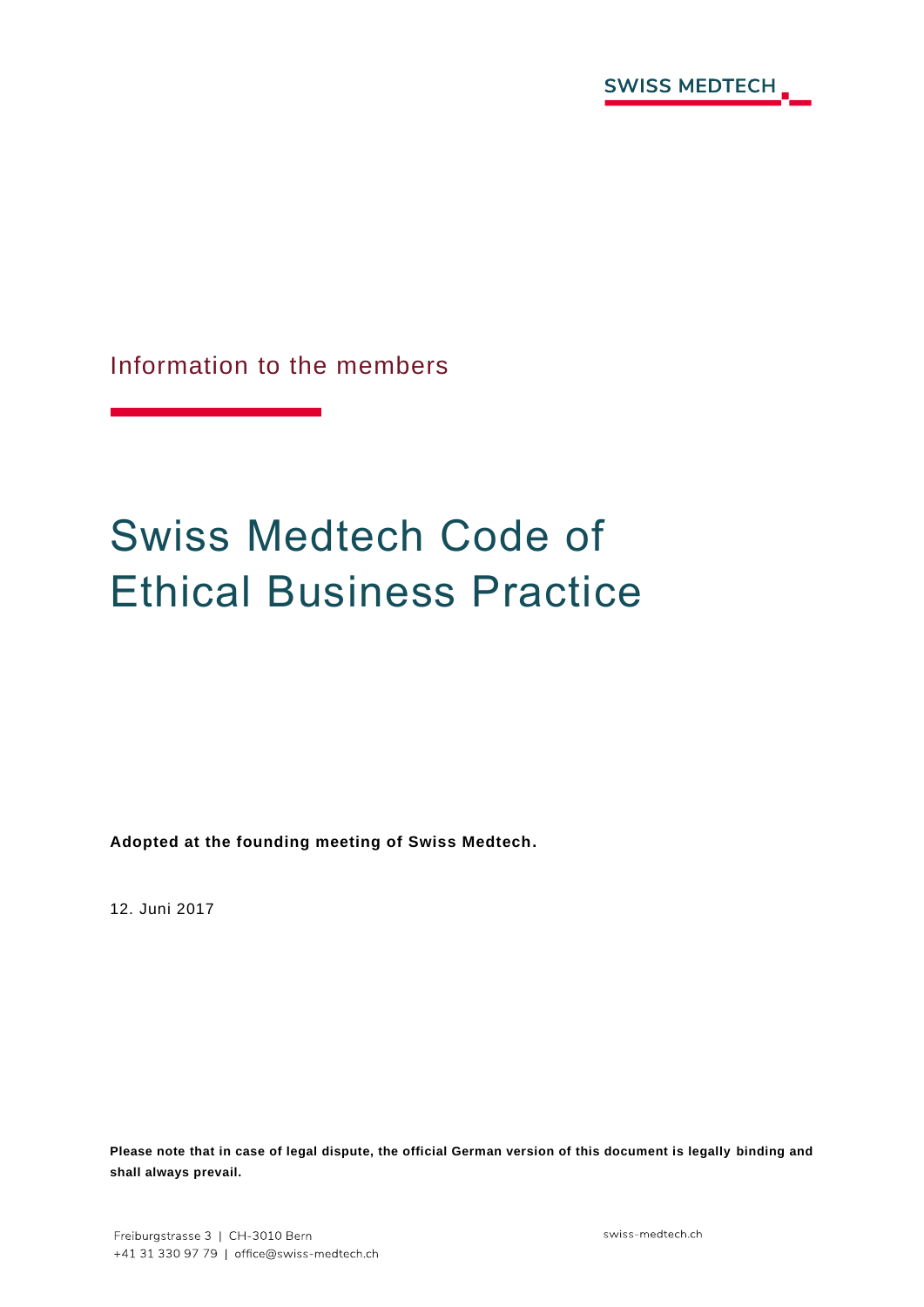

# <span id="page-1-0"></span>**Contents**

|                      | PART 1: GUIDELINES ON THE INTERACTIONS WITH HEALTHCARE PROFESSIONALS |  |
|----------------------|----------------------------------------------------------------------|--|
|                      |                                                                      |  |
| 1 <sub>1</sub><br>2. |                                                                      |  |
| 3.<br>4.             |                                                                      |  |
| 5.                   |                                                                      |  |
| 6.                   |                                                                      |  |
| 1.                   |                                                                      |  |
| 2.                   |                                                                      |  |
|                      |                                                                      |  |
| 1.                   |                                                                      |  |
| 2.<br>3.             | Product and Procedure Training and Education Events 11               |  |
|                      |                                                                      |  |
| $\mathbf 1$ .        |                                                                      |  |
| 2.                   |                                                                      |  |
| 3.                   |                                                                      |  |
| 4.                   |                                                                      |  |
|                      |                                                                      |  |
| 1 <sub>1</sub>       |                                                                      |  |
| 2.<br>3.             |                                                                      |  |
| 4.                   |                                                                      |  |
|                      |                                                                      |  |
| 1.                   |                                                                      |  |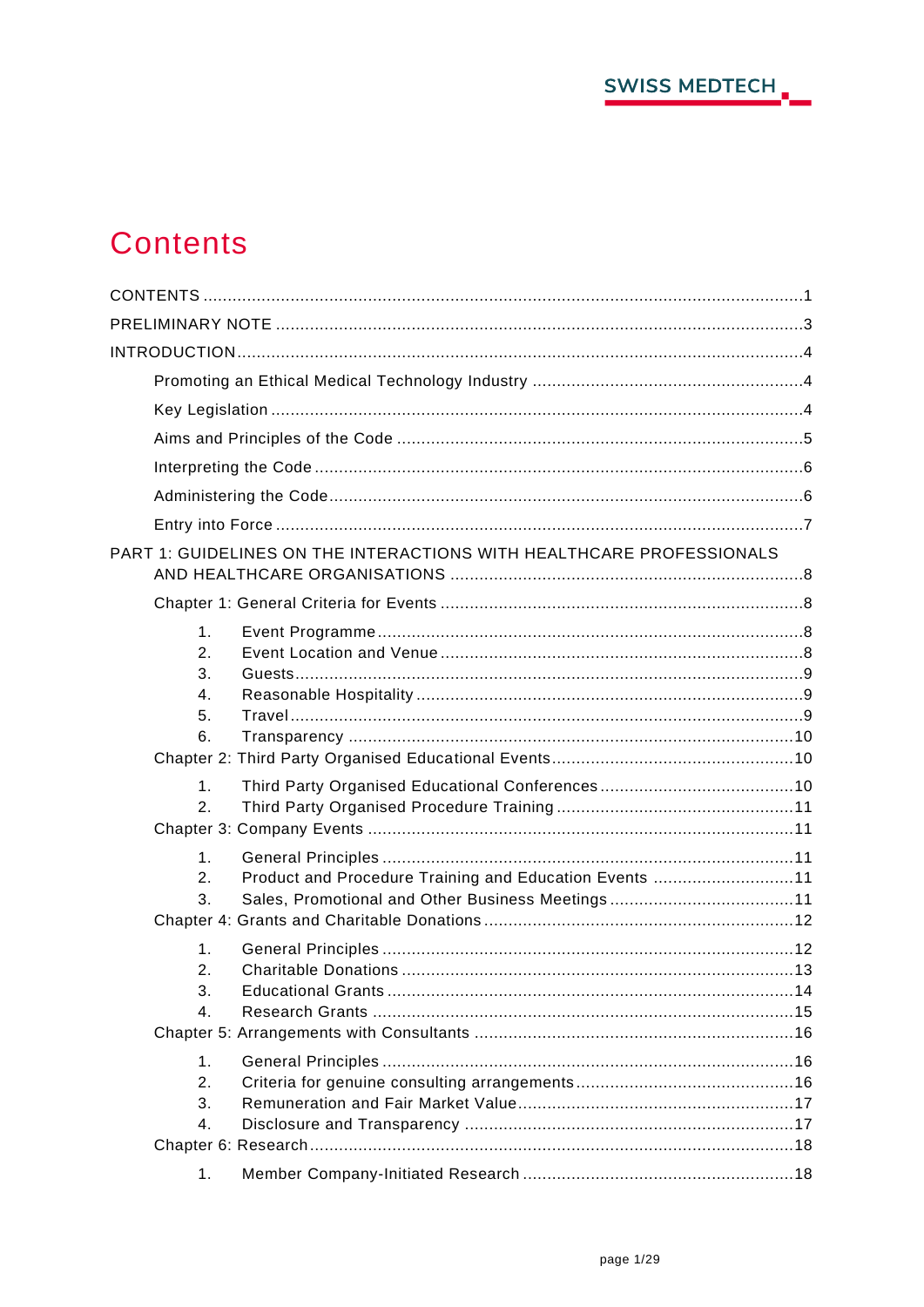

| 2.                                                                      | Member Company Post-Market Product Evaluation 19 |  |  |
|-------------------------------------------------------------------------|--------------------------------------------------|--|--|
| 3.                                                                      |                                                  |  |  |
|                                                                         |                                                  |  |  |
|                                                                         |                                                  |  |  |
|                                                                         |                                                  |  |  |
| 1 <sup>1</sup>                                                          |                                                  |  |  |
| 2.                                                                      |                                                  |  |  |
| 3.                                                                      |                                                  |  |  |
|                                                                         |                                                  |  |  |
|                                                                         |                                                  |  |  |
|                                                                         |                                                  |  |  |
| Swiss Medtech Legal & Compliance Commission Specialist Group («L&C») 23 |                                                  |  |  |
|                                                                         |                                                  |  |  |
|                                                                         |                                                  |  |  |
|                                                                         |                                                  |  |  |
|                                                                         |                                                  |  |  |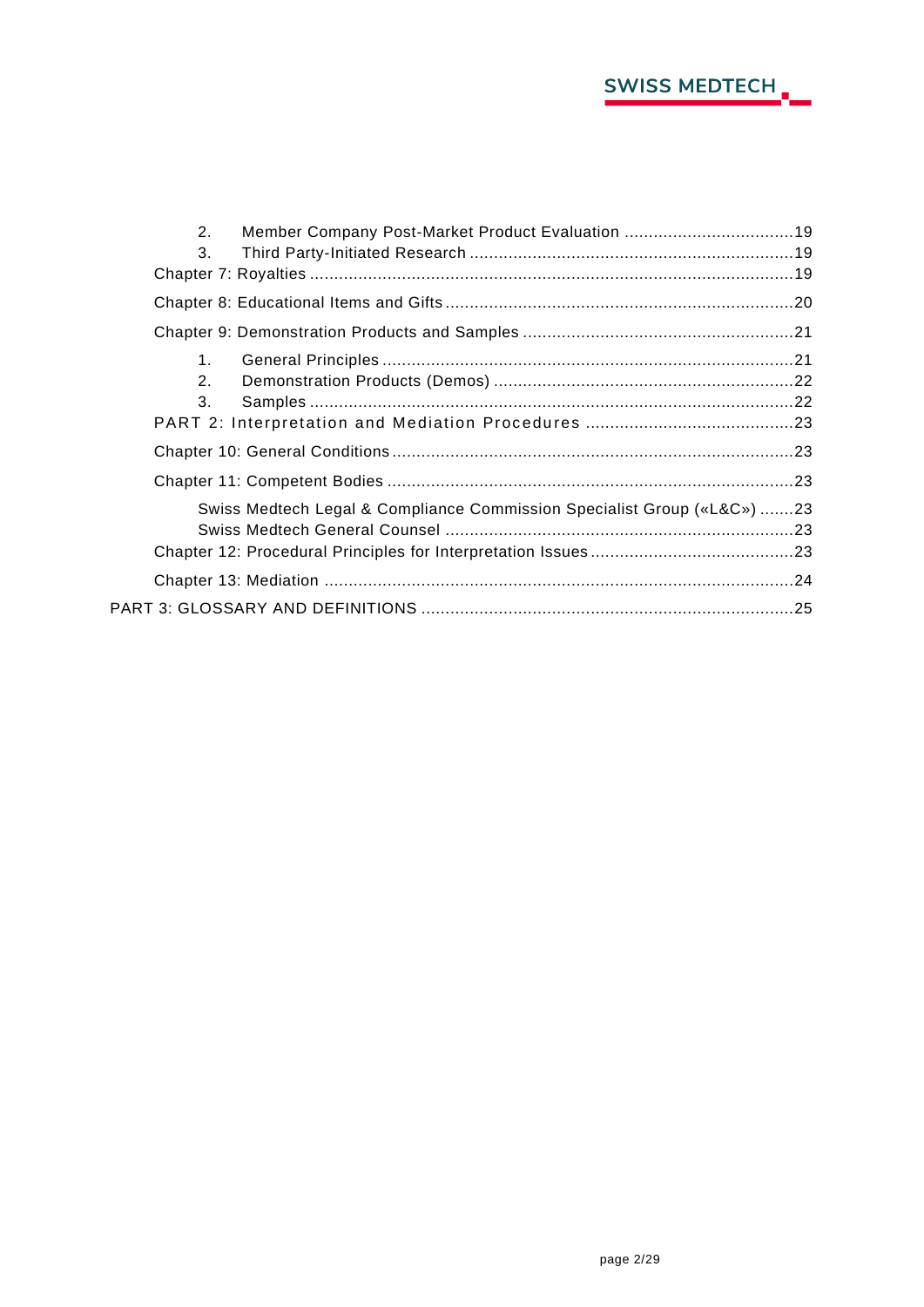# <span id="page-3-0"></span>Preliminary note

FASMED and Medical Cluster have joined forces to form Swiss Medtech. FASMED was a member of MedTech Europe prior to the merger. As a result of the union, this European umbrella organisation membership will be transferred to Swiss Medtech.

MedTech Europe implemented the MedTech Europe Code of Ethical Business Practice as of 1 January 2016. Its enforcement shall take place in several steps. The MedTech Europe Code of Ethical Business Practice is valid for members of the MedTech Europe Association, as well as for national Organisations such as Swiss Medtech, which are required to adopt the European Code at national level as minimum requirements for their members.

In principle, Swiss Medtech does not wish to adopt provisions deviating from the European Code. The Association has adopted the meaning of the European Code to the greatest po ssible extent and has adapted it as part of the present Swiss Medtech Code of Ethical Business Practice (*«Code»*). The definitions used in the European Code have been adopted and are listed in the Glossary of this *Code.*

All terms and phrases in italics and bold print are defined in [Part 3: Glossary.](#page-25-0) The Acrobat PDF electronic version contains short versions of the definitions which appear when the curser is positioned over the terms or phrases. Legal liability applies solely to the definition listed in the Glossary and not to the short definition which appears upon mouse click.

Concerning future developments, the Swiss Medtech Executive Board is authorised to issue implementation decrees based on the *Code*.

The present *Code* was approved at the founding meeting of the Swiss Medtech Association on 12 June 2017. *Members and Member Companies* commit to comply with the *Code* upon the granting of their Swiss Medtech Association membership.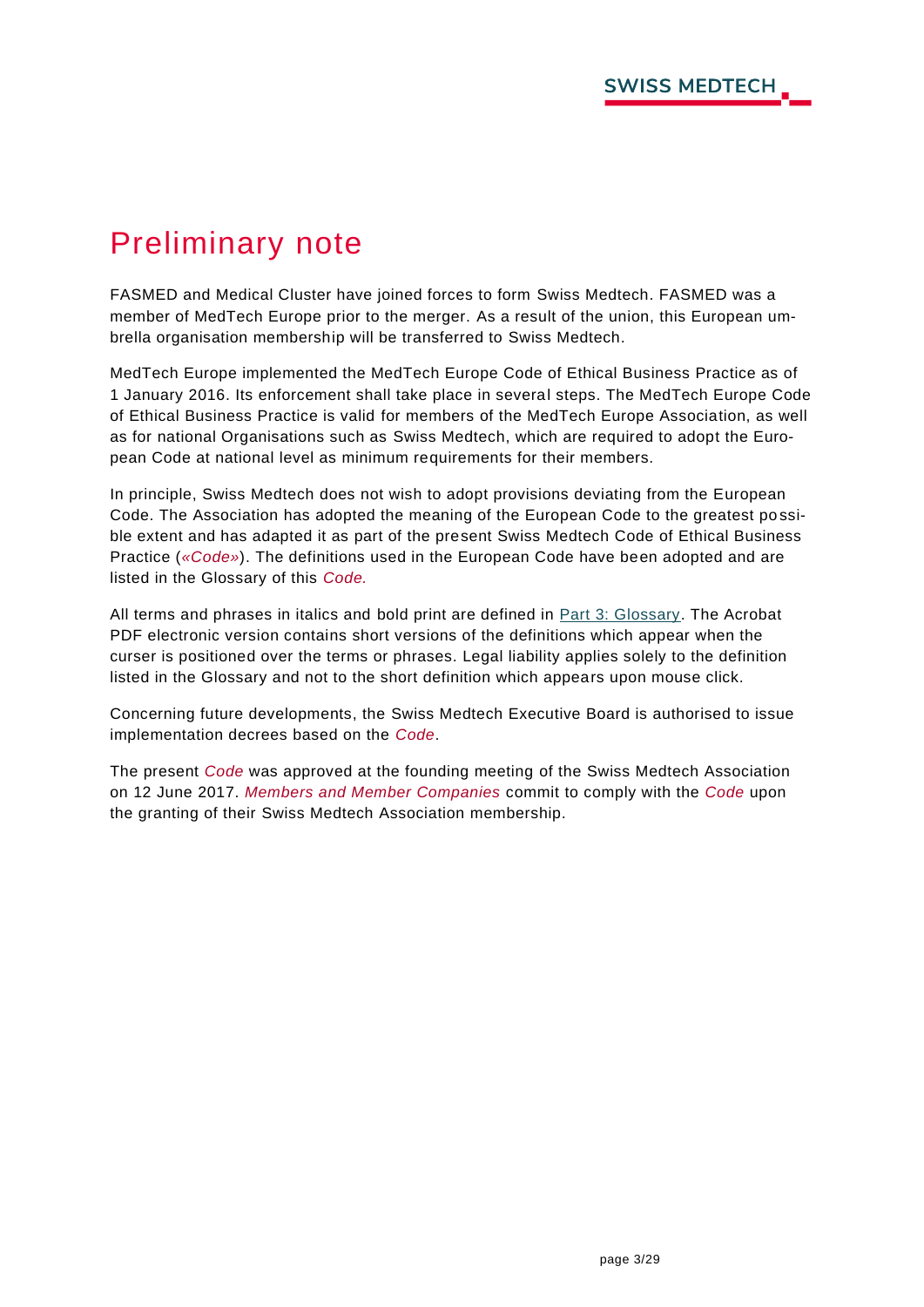# <span id="page-4-0"></span>Introduction

# <span id="page-4-1"></span>Promoting an Ethical Medical Technology Industry

Swiss Medtech represents the medical technology industry in Switzerland. In addition to representing, networking, and advancing the medical device industry, our mission is to promote a balanced policy environment which enables the medical technology industry to meet th e growing Healthcare needs and ethical expectations of its stakeholders.

Swiss Medtech recognises that compliance with applicable laws and regulations as well as adherence to ethical standards are both an obligation and an critical step to the achievement of the aforementioned goals; they also enhance the reputation and success of *Members and Member Companies*.

This *Code* sets out the minimum standards appropriate to the various types of activities carried out by the *Members and Member Companies*. The *Code* is not intended to supplant or supersede national laws or regulations or professional codes (including *Members and Member Companies'* own Codes of Practice) that impose stricter requirements that may impose more stringent requirements. All *Members and Member Companies* should independently ascertain that their activities comply with all current national and local laws, regulations and professional codes.

Should a *Member or Member Company* engage third parties (such as sales & marketing intermediaries, consultants, distributors, sales agents, marketing agents, brokers, commissionaire commercial agents or independent sales representatives) who interact with *Healthcare Professionals* or *Healthcare Organisations* in connection with the sale, promotion or other activities related to the *Member's and Member Company's* products and services, it is recommended that these third parties be contractually obliged to comply with provisions set out in this *Code* as a guideline for conduct, provided that these third parties are not members of Swiss Medtech themselves.

# <span id="page-4-2"></span>Key Legislation

Swiss Medtech underlines compliance with the following laws as having particular relevance to *Members and Member Companies*:

- Safety, Quality and Performance Laws;
- Advertising and Promotion Laws;
- Data Protection Laws;
- Anti-corruption Laws;
- **Environmental, Health and Safety Laws;**
- Competition Laws (Antitrust Law, Law on Unfair Competition).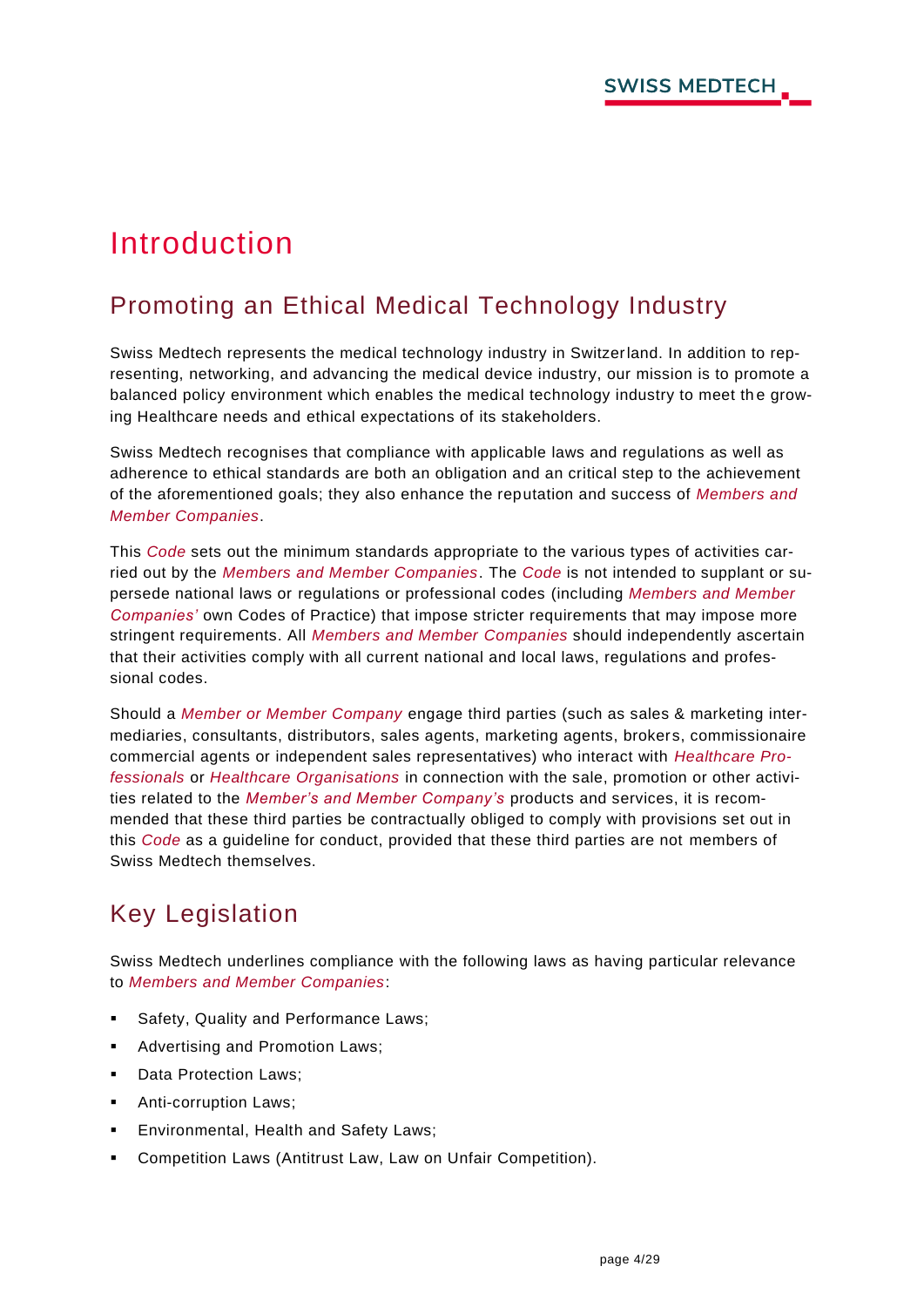Competition legislation applies not only to *Members and Member Companies* in their business operations, but also to Swiss Medtech and all its Specialist Groups, regardless of size and name. A *Member or Member Company* may be held liable for violations of antitrust laws by other *Members and Member Companies*. Therefore, *Members and Member Companies* must make every effort to observe competition laws in all their interactions.

# <span id="page-5-0"></span>Aims and Principles of the Code

The interaction between *Members and Member Companies* and *Healthcare Professionals*, and *Healthcare Organisations* is an important feature in achieving the mission to make safe, innovative, and reliable technology and related services available to more people, for example through the:

▪ **Advancement of Medical Technologies**

The development of innovative medical devices, technologies and in vitro diagnostics, as well as the improvement of existing products require collaboration between *Members and Member Companies* and *Healthcare Professionals*, and *Healthcare Organisations*. Innovation and creativity are essential to the development and evolution of medical technologies and / or related services

#### ▪ **Safe and Effective Use of Medical Technology**

The safe and effective use of medical technology and related services requires *Members and Member Companies* to offer *Healthcare Professionals* and *Healthcare Organisations* appropriate instruction, education, training, service and technical support.

#### **Research and Education**

*Members and Member Companies'* support of bona fide medical research and education, serves to enhance *Healthcare Professionals* clinical skills and thereby contribute to patient safety and increase access to new technologies and / or related services.

In each such interaction, *Members and Member Companies* must continue to respect the obligation of *Healthcare Professionals* to make independent decisions regarding treatment and safeguard the environment in which the interaction takes place to ensure the integrity of the industry. To achieve this aim, the *Code* provides guidance on the interactions of *Members and Member Companies* with both *Healthcare Professionals* and *Healthcare Organisations*, based on the following underlying principles:

#### **The Principle of Image and Perception:**

*Members and Member Companies* should, at all times, consider the image and perception of the medical technology industry that will be projected to the public when interacting with *Healthcare Professionals* and *Healthcare Organisations*.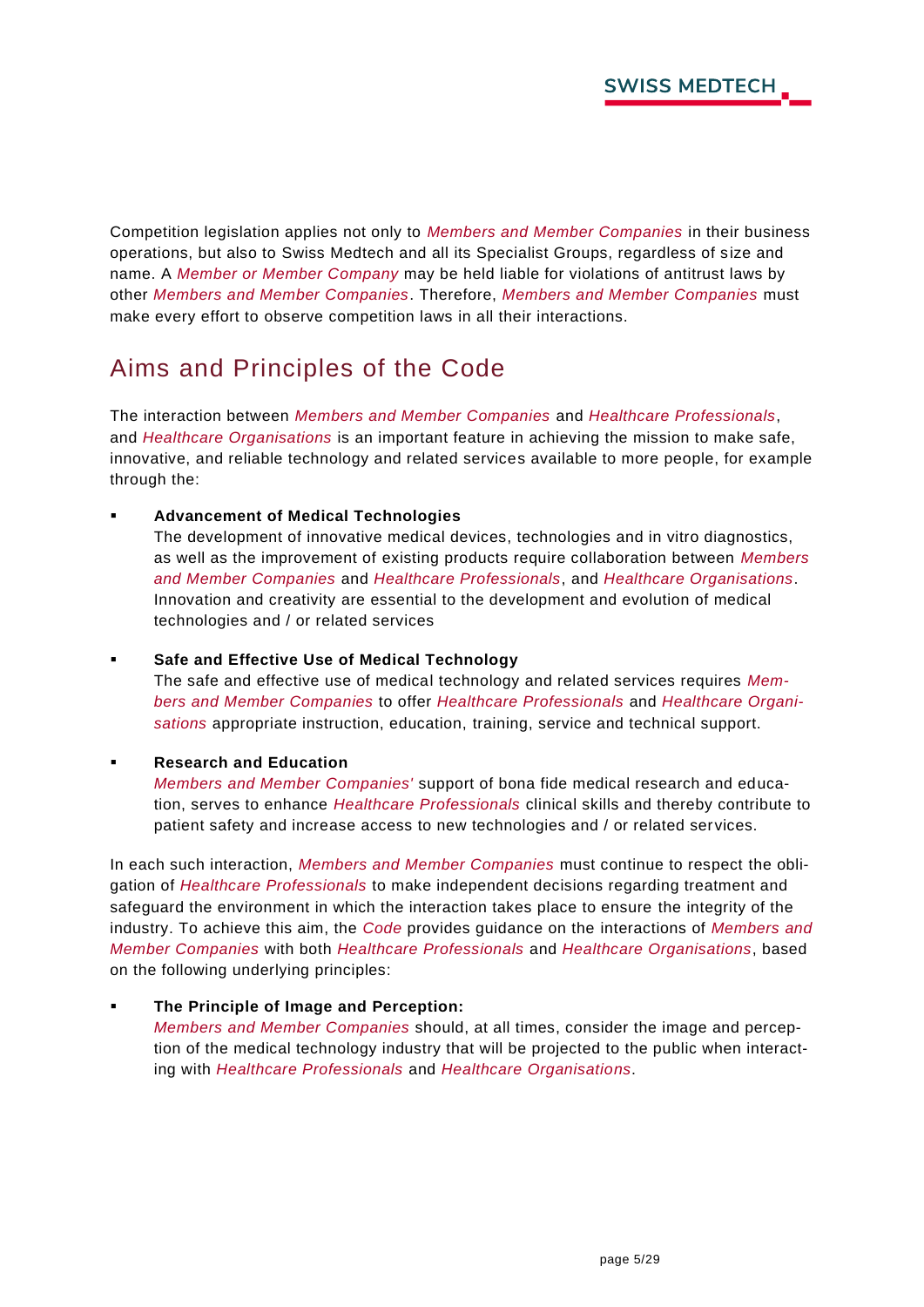#### **The Principle of Separation:**

Interaction between *Members and Member Companies* and *Healthcare Professionals / Healthcare Organisations* must not be misused to influence through undue or improper advantages, purchasing decisions, nor should such interaction be contingent upon sales transactions or use or recommendation of *Member or Member Companies'* products.

#### **The Principle of Transparency:**

Interactions between *Members and Member Companies* and *Healthcare Professionals / Healthcare Organisations* must be transparent and comply with national and local laws, regulations, or professional codes of conduct. *Members and Member Companies* shall maintain appropriate transparency by requiring prior *written notification to the hospital administration*, fully disclosing the purpose and scope of the interaction.

#### ▪ **The Principle of Equivalence:**

Where *Healthcare Professionals* are contracted by a *Member or Member Company* to perform a service for or on behalf of a *Member or Member Company*, the remuneration paid by the *Member or Member Company* must be commensurate with, and represent a fair market value for, the services provided by the *Healthcare Professional*.

#### ▪ **The Principle of Documentation**

All such services and reciprocal services return must be documented in writing and retained so that the information may be traced and verified at all times. Among other things, the following must be documented: the objective and purpose of the interaction, the services needing further definition and / or those which have already been performed, as well as the financial remuneration, and which party is responsible for bearing the costs.

### <span id="page-6-0"></span>Interpreting the Code

The most important terms of this *Code* are set out in the [Glossary.](#page-25-0) Terms such as «among», «including», «in particular», or similar words are to be defined as clearly as possible and should not limit the meaning of the terms and concepts.

### <span id="page-6-1"></span>Administering the Code

The *Members and Member Companies*, as well as the companies which fall under common control, are required to implement the *Code* as a minimum standard in the following cases:

- a. The *Members and Member Companies* collaborate with *Healthcare Professionals* and *Healthcare Organisations* which are active in Switzerland; and
- b. The activities take place in Switzerland, regardless of where the *Healthcare Professionals* and *Healthcare Organisations* are registered and practicing.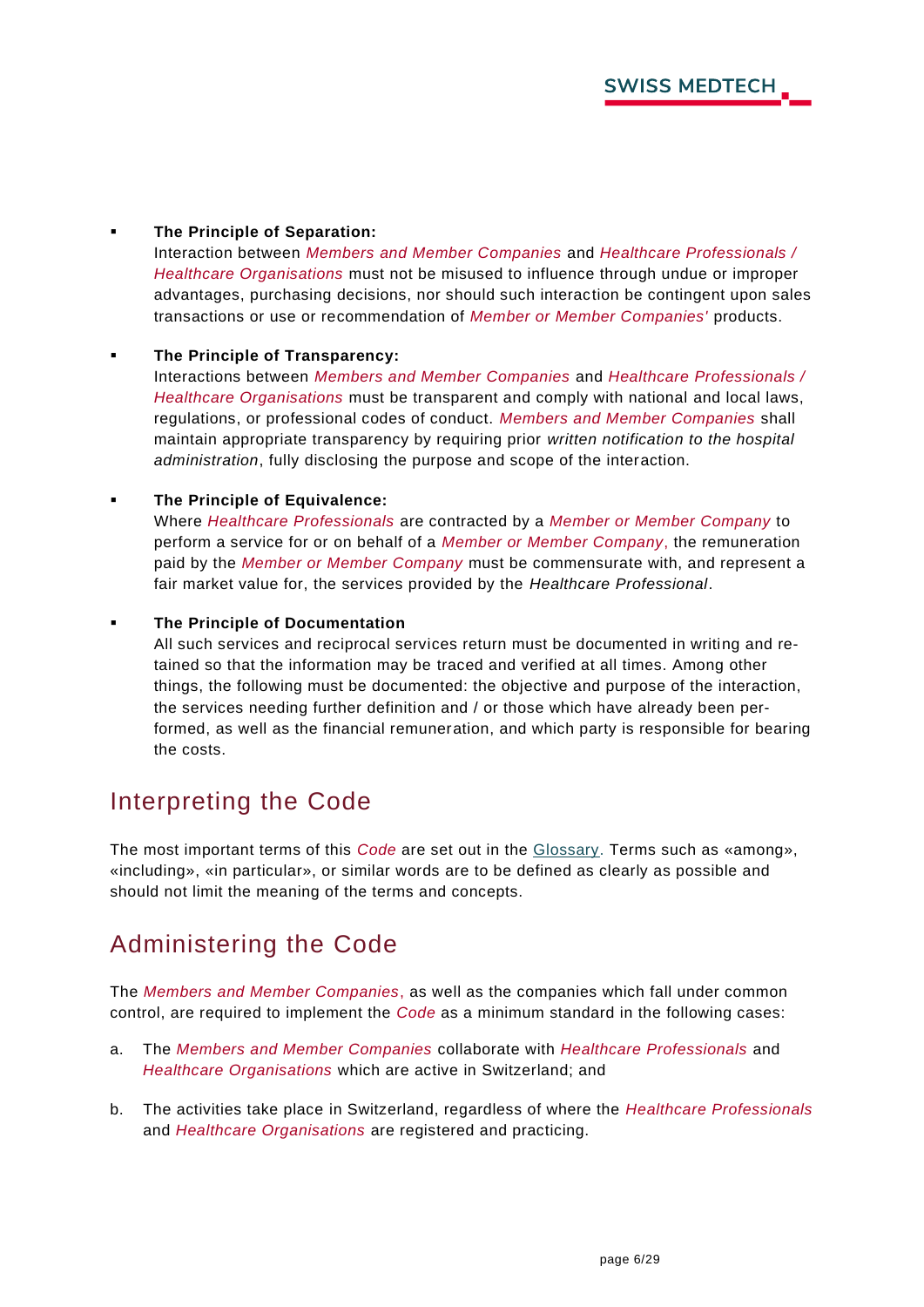# <span id="page-7-0"></span>Entry into Force

This *Code* enters into force on the occasion of the Swiss Medtech founding meeting of 12 June 2017. The prohibitions defined in [Chapter 2: Third Party Organised Education Events](#page-10-1) and in [Chapter 4: Grants and Charitable Donations, Section 3: Educational Grants](#page-14-0) of the Swiss Medtech Code of Ethical Business Practice, direct financial or material support for *Healthcare Professionals* to cover their cost of participation in *Third Party Organised Educational Events* shall enter into force on 1 January 2018.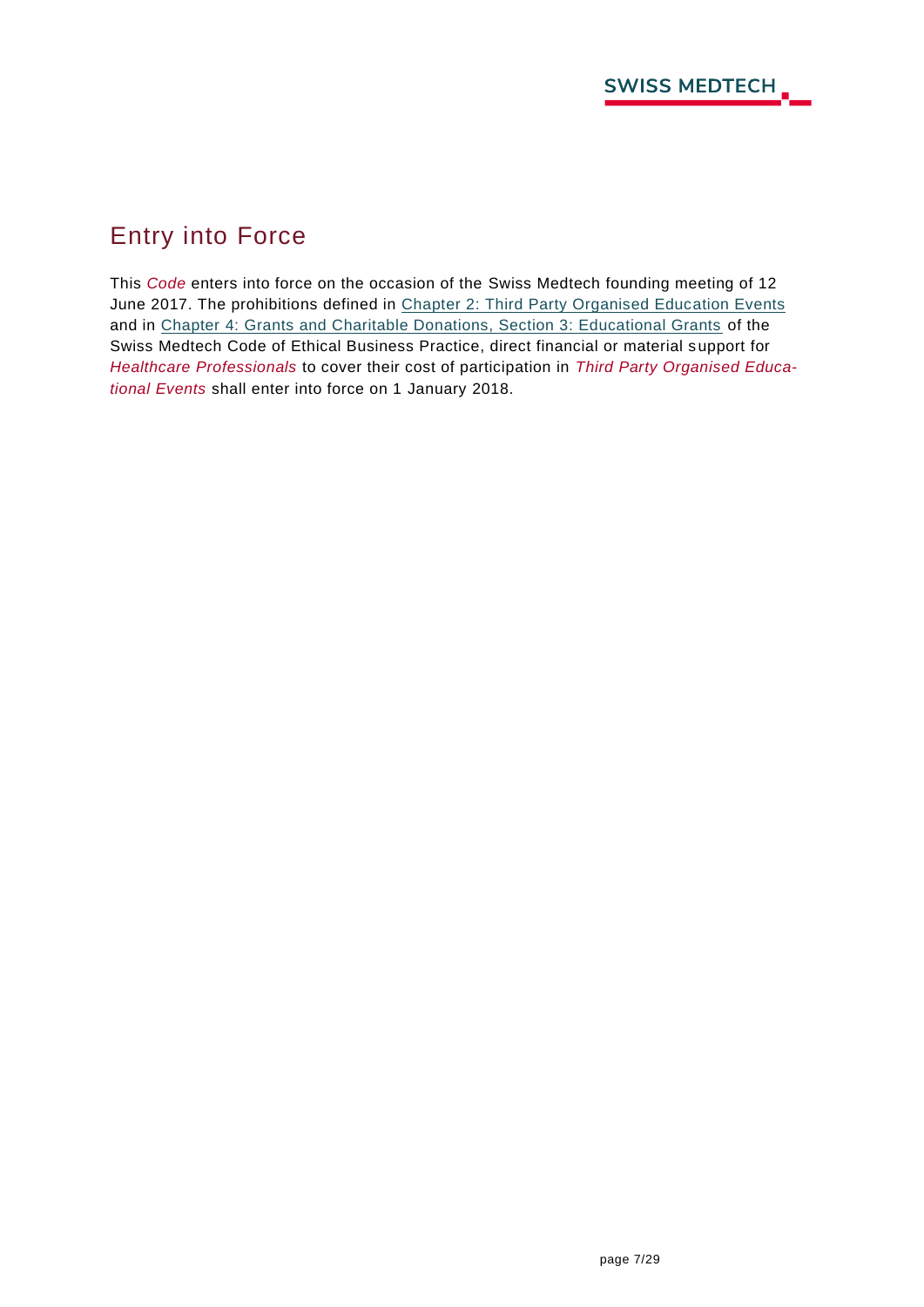# <span id="page-8-0"></span>PART 1: Guidelines on the Interactions with Healthcare Professionals and Healthcare Organisations

## <span id="page-8-1"></span>Chapter 1: General Criteria for Events

*Members and Member Companies* may invite *Healthcare Professionals* to *Company Events* as well as provide funding for *Third Party Organised Educational Events*. The principles and criteria set out in this Chapter 1 shall apply to all such *Events* supported in any way by *Members and Member Companies*, irrespective of who organises the *Event*.

#### <span id="page-8-2"></span>**1. Event Programme**

The Event programme should directly relate to specialty and/or medical practice of the *Healthcare Professionals* who will attend the *Event*, or be sufficiently relevant to justify the attendance of the *Healthcare Professionals*. For *Third Party Organised Educational Events*, the agenda should be under the sole control and responsibility of the third party organiser.

A *Member or Member Company* shall not organise Events which include social, sporting and/or leisure activities or forms of *Entertainment*. For *Third Party Organised Educational Events*, *Entertainment* must be outside of the educational programme schedule and paid for separately by the *Healthcare Professionals*. *Entertainment* should not dominate or interfere with the overall scientific content of the programme and must be held during times that do not overlap with a scientific session. The Entertainment should not be the main attraction of the *Third Party Organised Educational Event*.

#### <span id="page-8-3"></span>**2. Event Location and Venue**

Likewise, the *Event* location and venue should not become the main attraction of the *Event*. For the location and the venue, *Members and Member Companies* must take into account at all times the following considerations:

- Potential adverse public perception of the location and venue for the *Event*. The perceived image of the location and venue must not be luxury, or touristic/holiday -oriented, or that of an Entertainment venue.
- The *Event* location and venue should be centrally located when regard is given to the place of residence of the majority of the invited participants.
- The need for ease of access for attendees
- The Event location and venue should be in or near a town which is a recognised scientific or business centre, suitable for hosting an *Event* which is conducive to the exchange of ideas and the transmission of knowledge.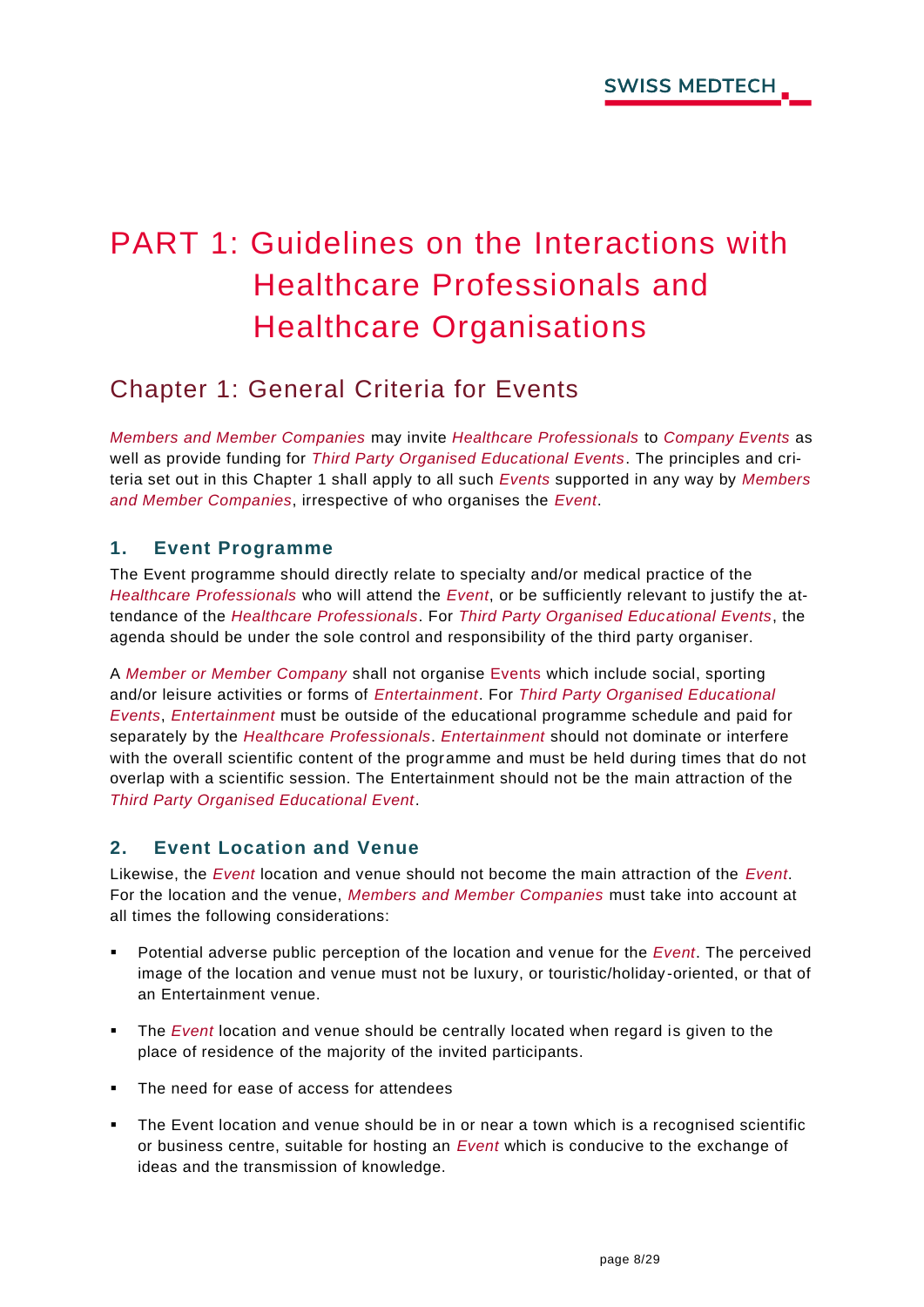▪ *Members and Member Companies* must take into account the season during which the *Event* is held. The selected time of year must not be associated with a touristic season for the selected geographical location.

#### <span id="page-9-0"></span>**3. Guests**

*Members and Member Companies* are not permitted to facilitate or pay for meals, travel, accommodation or other expenses for *Guests* of *Healthcare Professionals*, or for any other person who does not have a bona fide professional interest in the information being shared at the *Event*.

#### <span id="page-9-1"></span>**4. Reasonable Hospitality**

*Members and Member Companies* may provide reasonable hospitality to *Healthcare* P*rofessionals* in the context of *Company Events* and *Third Party Organised Educational Events* but any hospitality offered must be subordinate in time and focus to the *Event* purpose*.* 

The *Code* seeks to find a balance between the courteous and professional treatment of *Healthcare Professionals* by *Members and Member Companies*; with the desire to avoid even the appearance that hospitality may be used by *Members and Member Companies* as a means to induce *Healthcare Professionals* to purchase, prescribe or recommend *Member and Member Companies*' products.

Accordingly, *Members and Member Companies* must assess what is «reasonable» in any given situation.

*Members and Member Companies* may not pay for or reimburse *Healthcare Professionals'*  lodging expenses at top category or luxury hotels. As a rule, accommodation in a congress hotel is permitted, provided the requirements of the *Code* are met. The cost of accommodation and/or other services provided to the *Healthcare Professionals* should not cover a period of stay beyond the official duration of the *Event*.

#### <span id="page-9-2"></span>**5. Travel**

*Members and Member Companies* may only pay or reimburse for reasonable and actual travel. Complete (or partial) assumption of costs may be undertaken so long that legal requirements are taken into account. Travel provided to *Healthcare Professionals* should not cover a period of stay beyond the official duration of the *Event*.

For air travel, in principle, this means that *Members and Member Companies* can only pay for or reimburse economy or standard class unless the flight time) is of a duration of greater than 5 hours including connection flights, in which case business class can be considered. Tickets for a higher class than business (e.g., first class) are never appropriate.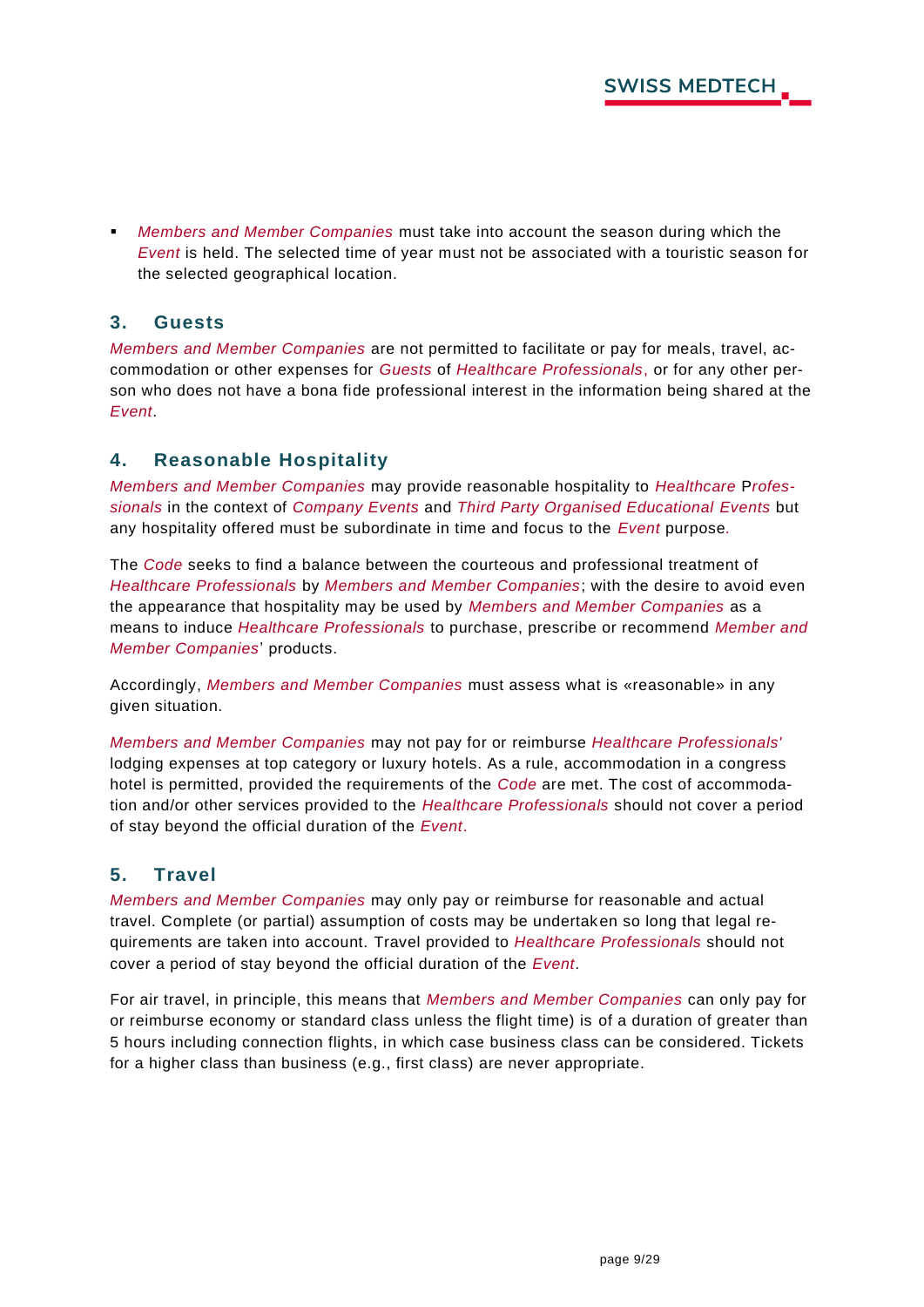#### <span id="page-10-0"></span>**6. Transparency**

*Members and Member Companies* must ensure full compliance with applicable laws, regulations, and professional codes of conduct regarding the disclosure or approval requirements associated with financial support. An *Employer Notification* must be completed prior to every *Event*.

# <span id="page-10-1"></span>Chapter 2: Third Party Organised Educational Events

*Members and Member Companies* may provide financial and/or in kind support (e.g. products) to *Third Party Organised Educational Events*. Such events include:

- **Third Party Organised Educational Conferences; and**
- **Third Party Organised Procedure Training meeting.**

#### <span id="page-10-2"></span>**1. Third Party Organised Educational Conferences**

*Members and Member Companies* may support in cash and/or in kind Third Party Organised Educational Conferences provided that:

- The requirements according to [Chapter 1: General Criteria for Events](#page-8-1) are met;
- Approval by the *Conference Vetting System* has been granted for international participants and
- The provision of support is permitted under applicable laws, regulations and professional codes of conduct.

Such forms of support could be, for example:

#### **a. Educational Grants**

Please refer to Chapter 4: Grants and Charitable Donations, Section 3: Educational Grants for guidance on Educational Grants

#### **b. Promotional Activity**

*Members and Member Companies* may purchase packages that may include promotional and advertising services, for example, advertisement space and booth space for company displays. *Members and Member Companies* should ensure that the overall image projected by the promotional activity at *Third Party Organised Educational* Conferences is perceived as professional at all times. It should never bring discredit upon Member and/or Member Company or reduce confidence in the medical technology industry.

#### **c. Satellite Symposia**

*Members and Member Companies* may purchase satellite symposia packages at *Third Party Organised Educational Conferences* and provide presentations on subjects that are consistent with the overall content of the Third Party Organised Educational Conference. *Members and Member Companies* may determine the content at these satellite symposia and be responsible for speaker selection.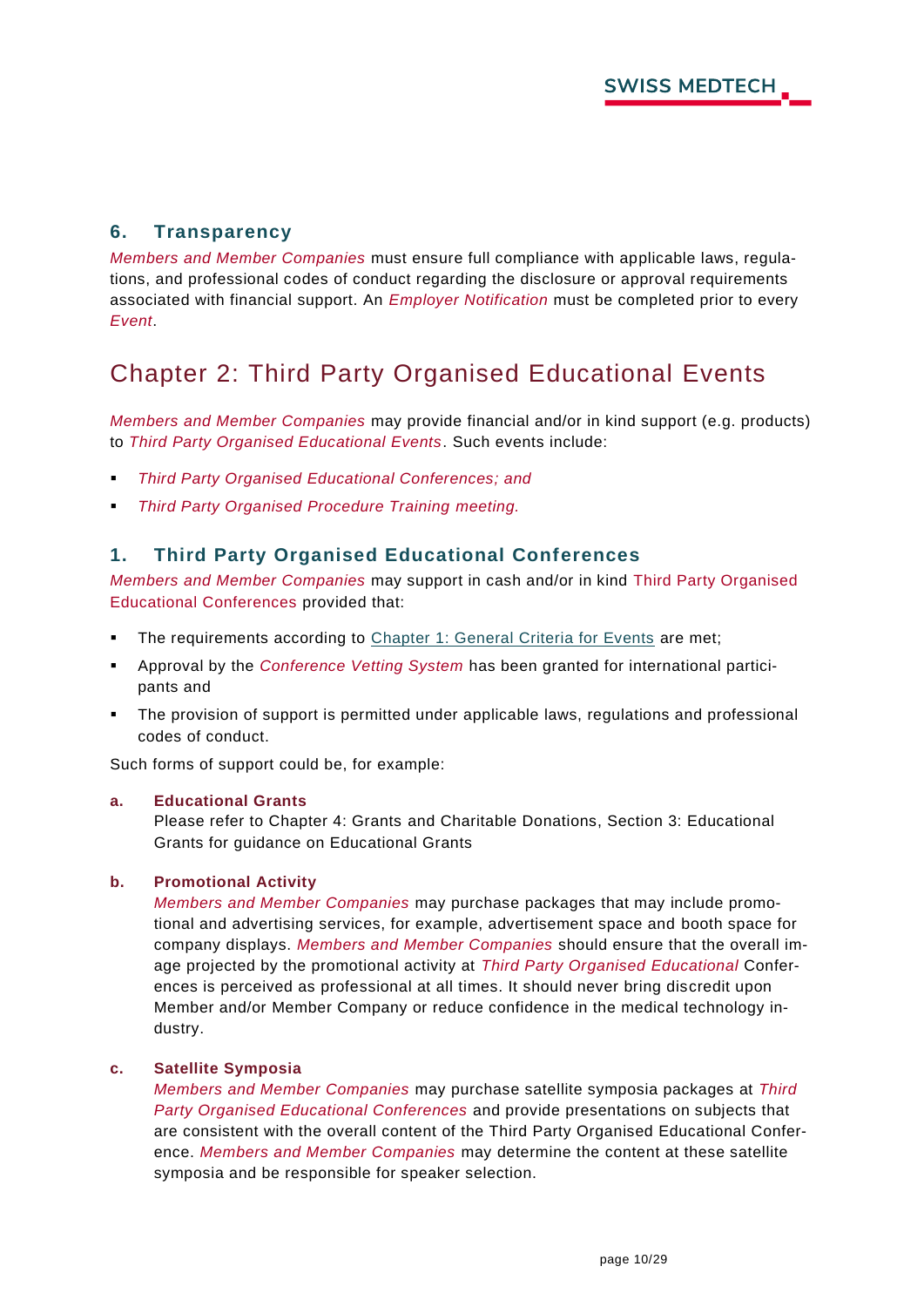#### <span id="page-11-0"></span>**2. Third Party Organised Procedure Training**

*Members and Member Companies* may support *Third Party Organised Procedure Training* either via *Educational Grants* (in accordance with [Chapter 4: Grants and Charitable Donations,](#page-14-0)  [Section 3: Educational Grants\)](#page-14-0), or by providing financial support directly to individual *Healthcare Professionals* to cover the cost of attendance at *Third Party Organised Educational Events*, in accordance with the following rules:

- The requirements defined in [Chapter 1: General Criteria for Events](#page-8-1) are met;
- Approval by the Conference Vetting System has been granted for international participants and
- Such provision of support is permitted under applicable laws, regulations, and professional codes of conduct.

## <span id="page-11-1"></span>Chapter 3: Company Events

#### <span id="page-11-2"></span>**1. General Principles**

*Members and Member Companies* may invite *Healthcare Professionals* to *Company Events*. Such *Events* include, as defined in the [Glossary:](#page-25-0)

- **Product and Procedure Training and Education Events**
- Sales, Promotional, and Other Business Meetings

Company Events should comply with the principles mentioned in [Chapter 1: General Criteria](#page-8-1)  [for Events.](#page-8-1)

Where there is a legitimate business purpose, *Company Events* may include or take place in *Member or Member Company's* manufacturing plant, or *Healthcare Organisations*, used by the *Member or Member Company* as reference centres.

#### <span id="page-11-3"></span>**2. Product and Procedure Training and Education Events**

Where appropriate, in order to facilitate the safe and effective use of medical technologies, therapies and/or services, *Members and Member Companies* should make *Product and Procedure Training and Education Events* available to relevant *Healthcare Professionals*.

*Members and Member Companies* shall ensure that personnel conducting the *Product and Procedure Training and Education Events* have the appropriate expertise to conduct such training.

#### <span id="page-11-4"></span>**3. Sales, Promotional and Other Business Meetings**

*Members and Member Companies* may organise *Sales, Promotional and Other Business Meetings* where the objective is to discuss product and related services, features and benefits, conduct contract negotiations, or discuss sales terms.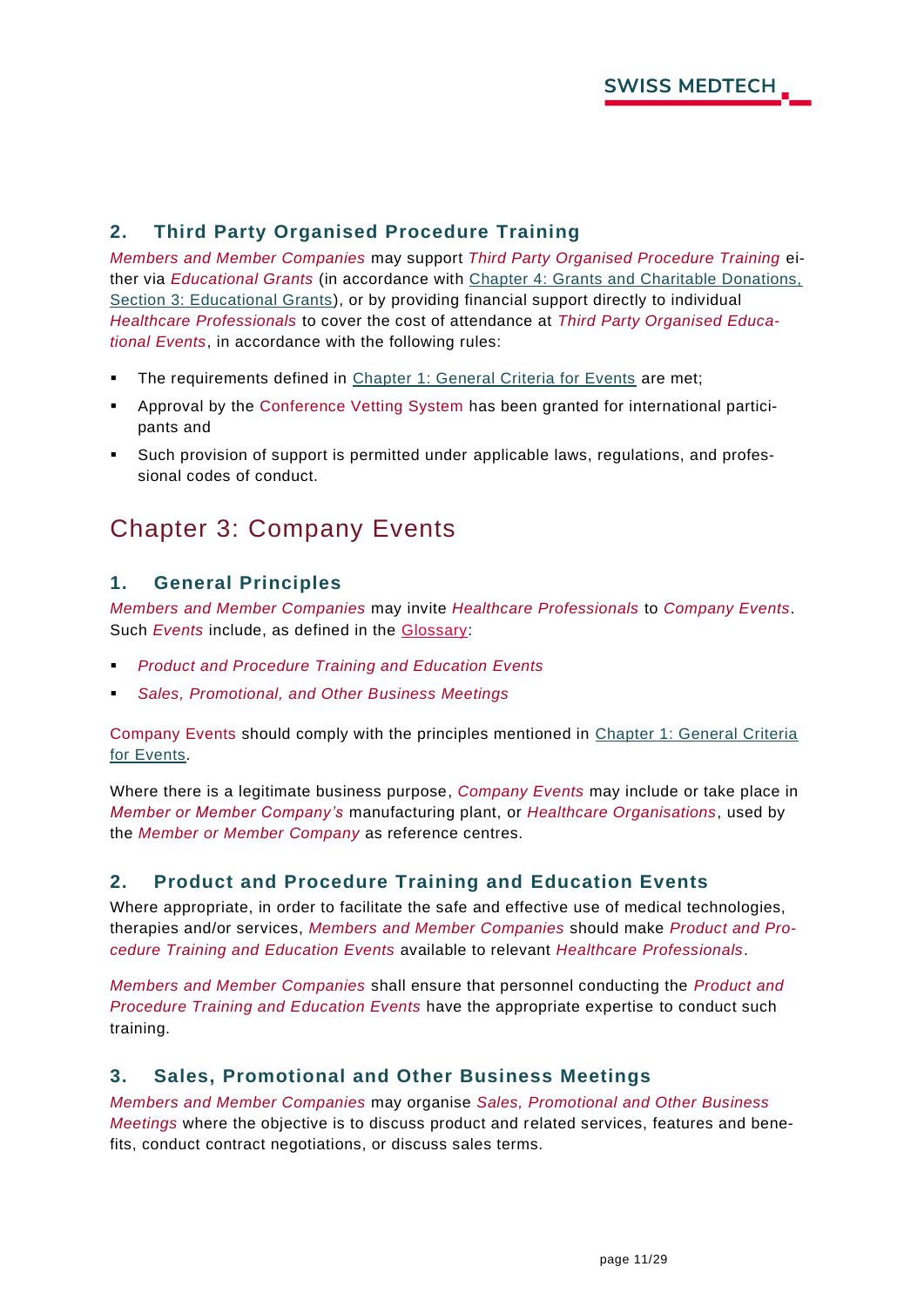In addition to the principles laid down in [Chapter 3: Company Events, Section 1: General](#page-11-2) Prin[ciples,](#page-11-2) *Sales, Promotional and Other Business Meetings* should also comply with the following requirements:

- Such meetings should, as a general rule, occur at or close to the *Healthcare Professional's* place of business;
- It is not appropriate for travel or accommodation support to be provided *to Healthcare Professionals* except where demonstrations of non-portable equipment are necessary.

## <span id="page-12-0"></span>Chapter 4: Grants and Charitable Donations

#### <span id="page-12-1"></span>**1. General Principles**

- $a<sub>1</sub>$ *Grants* and *Charitable Donations* shall not be contingent in any way on past, present or potential future purchase, lease, recommendation, prescription, use, supply or procurements of *Members and Member Companies'* products or services. It is important that support of charitable and/or corporate philanthropic programmes and activities by *Members and Member Companies* is not be viewed as a price concession, reward for favoured customers or as an inducement to purchase, recommend, prescribe, use, supply or procure *Member or Member Companies'* products or services.
- $b<sub>1</sub>$ A *Member or Member Company* shall not provide *Grants* or *Charitable Donations* to individual *Healthcare Professionals.* Grants and *Charitable Donations* must be provided directly to the qualifying organisation or entity, as the case may be. *Grants* and *Charitable Donations* shall not be provided in response to requests made by *Healthcare Professionals* unless the *Healthcare Professional* is an employee or officer of the qualifying *Healthcare Organisation* and submits the request in writing on behalf of the qualifying *Healthcare Organisation*.
- $C<sub>1</sub>$ The payment (or provision of other support) by way of any *Grant* or *Charitable Donation* shall always be made out in the name of the recipient *Healthcare Organisation* and shall be paid directly to the organisation. *Grants* and *charitable donations* may not be provided in the name of any *Healthcare Professional* and all *Grants* and *Charitable Donations* shall identify the *Member or Member Company* as the provider of the *Grant* or *Charitable Donation*.
- $d_{\cdot}$ It must in all cases be lawful under applicable laws, regulations and professional codes of conduct for the Grant *or* Charitable Donation recipient to receive and benefit from the particular type of Grant or Charitable Donation.
- *Members and Member Companies* shall implement an independent decision-making/re $e.$ view process to identify, prevent and mitigate against potential bribery and corruption risks arising in connection with the provision of a Grant or Charitable Donation. This process shall include a documented, prior evaluation of any such associated risks and of the relevant information concerning the intended rec ipient organisation or entity.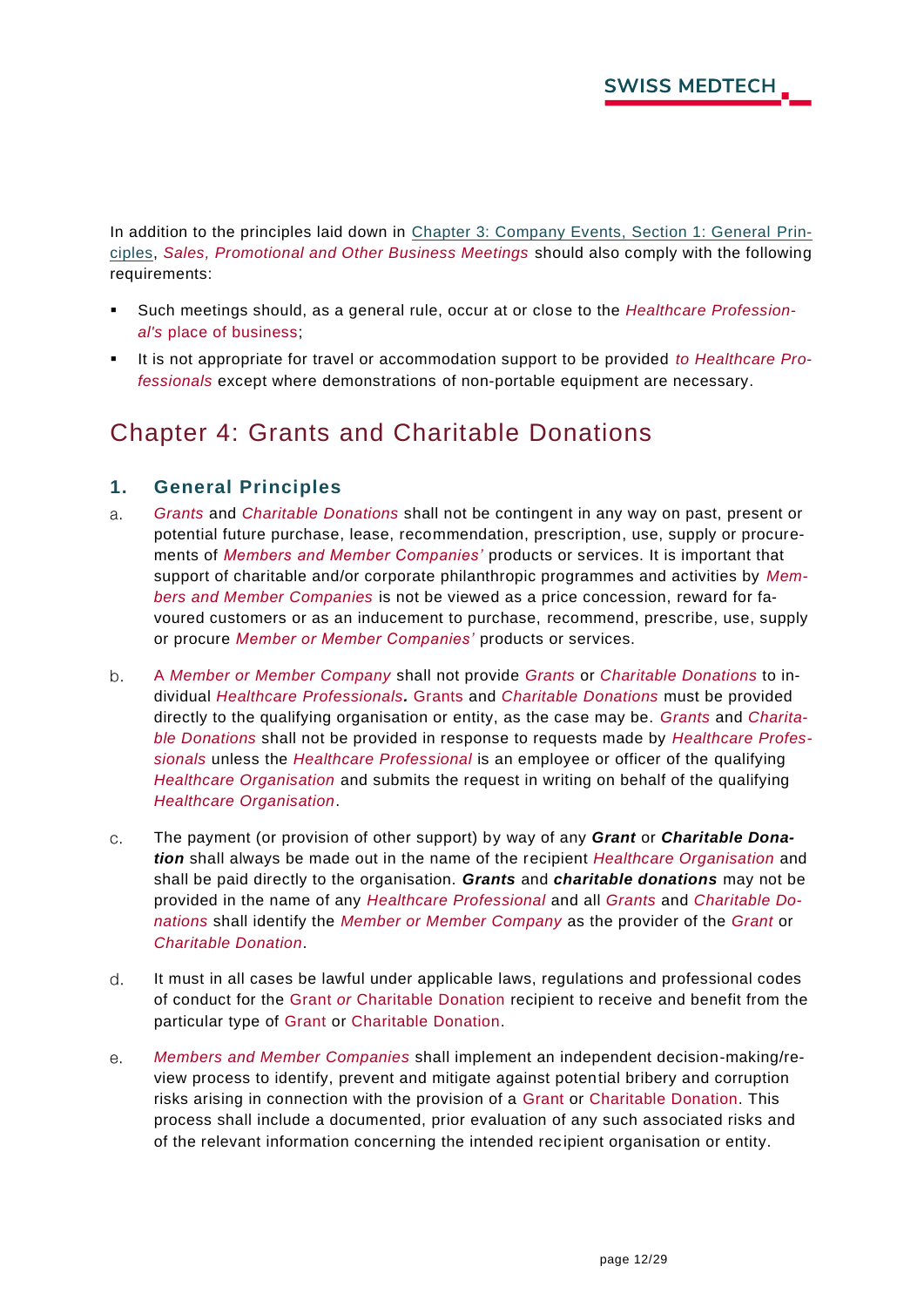- $f_{\perp}$ All *Grants* and *Charitable Donations* must be appropriately documented by the *Member or Member Company*. Moreover, *Grants* and *Charitable Donations* shall only be provided in response to a written request submitted by requesting *Healthcare Organisation* or documented initiative from a *Member or Member Company* containing sufficient information to permit an objective evaluation of the request to be carried out by the *Member or Member Company*. No Grant or *Charitable Donation* shall be provided until a written agreement documenting the terms of this has been signed by both parties.
- g. This Chapter 4 is not intended to address the legitimate practice by *Members or Member Companies* of providing appropriate rebates, additional product and/or service offerings, including free of charge, or other comparable pricing incentive mechanisms («value adds») which are included in competitive and transparent centralised purchasing arrangements, such as, for example, tenders.

#### <span id="page-13-0"></span>**2. Charitable Donations**

*Charitable Donations* within the meaning of this *Code* may be made only to entities which have charitable and/or philanthropic purposes as their main purposes and which are objectively engaged in genuine charitable and/or philanthropic activities.

The differences between limited and unrestricted *Charitable Donations* must be distinguished. «Restricted» in this context means that the *Member or Member Company* determines the purpose of the *Charitable Donation*. «Unrestricted» in this context means that *Member or Member Company* shall have no control over the final use of funds (or other support) beyond general restrictions to ensure that the *Charitable Donation* is applied for charitable and/or philanthropic purposes.

In principle, the *Charitable Donations* are to be granted without restriction.

Restricted *Charitable Donations* to non-profit hospitals may be permitted in case of demonstrated financial hardship, when *Charitable Donations* serve exclusively the benefit of the patient, are limited in value, or are explicitly permitted by applicable laws, regulations, and professional codes of conduct. A Healthcare Organisation is considered to be in financial hardship in the event of extreme and unavoidable financial distress resulting from matters outside the Healthcare Organisation's control where the Healthcare Organisation is unable to operate and where patient care is consequently jeopardised. Financial distress resulting in whole or in part from mismanagement of the Healthcare Organisation's funds or other matters within the Healthcare Organisation's control is not be considered to be financial hardship.

This Chapter 4 is not intended to address the legitimate commercial transactions by *Members or Member Companies* in the form of leasing stands or booth space at *Third Party Organised Educational Events* and/or at any conference or *Event* organised by a charity or other philanthropic organisation. Such activity is considered to be part of *Member or Member Company's*  normal marketing activity**.** *Members and Member Companies* should, however, always consider the appropriateness of the location, venue and the general arrangements for any such *Events* and the impression that may be created by the arrangements in order not to bring the industry into disrepute.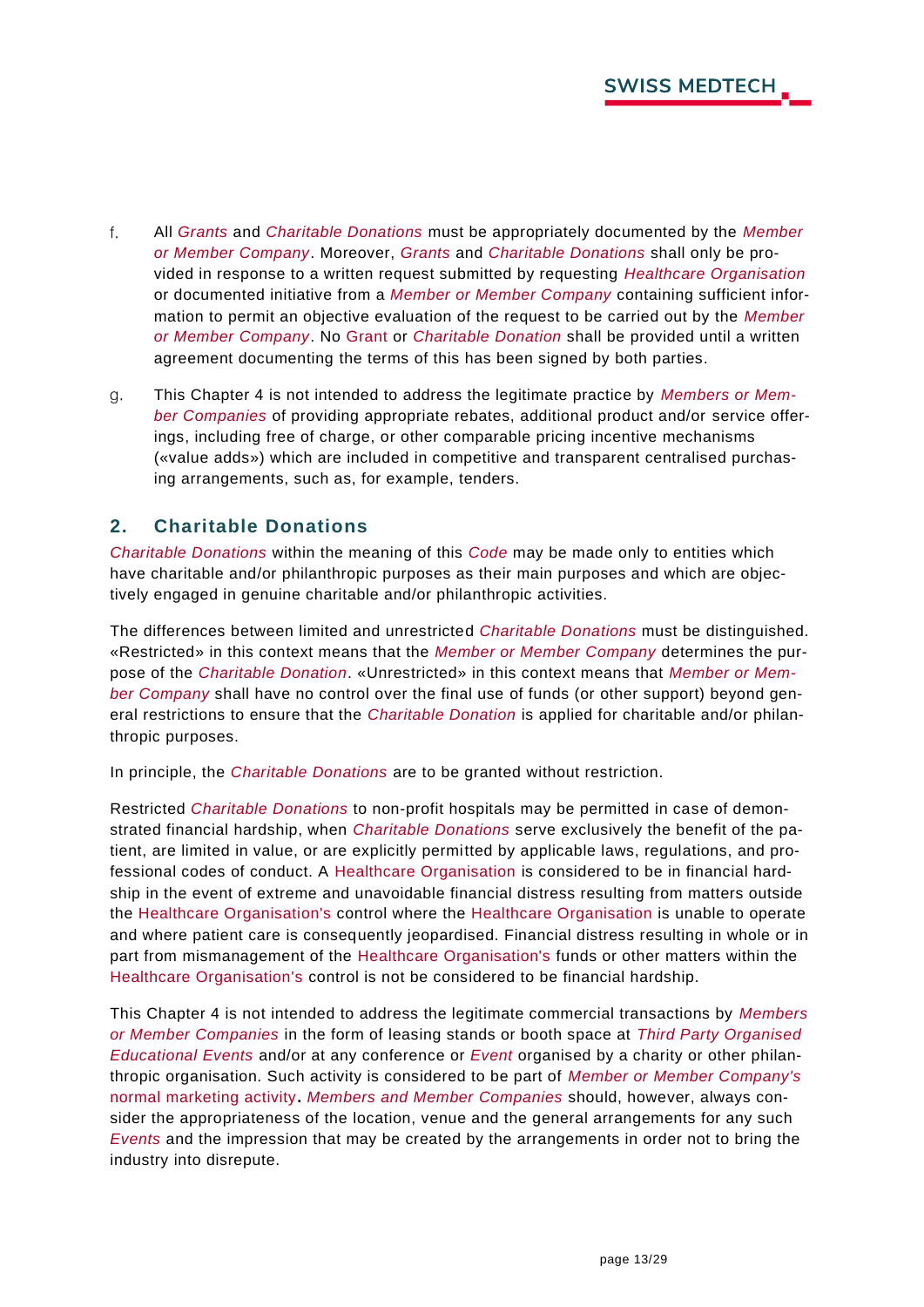#### <span id="page-14-0"></span>**3. Educational Grants**

*Members and Member Companies* may provide restricted *Educational Grants* for the advancement of genuine medical education. «Restricted» in this context means that *Members or Member Companies* shall specify the intended purpose of the *Educational Grant* in the *Grant* agreement. A *Member or Member Company* shall also ensure that the *Educational Grant* agreement with the recipient organisation includes the rights to enable it to verify that the *Grant* is in fact used for the agreed intended purpose.

*Members and Member Companies* shall disclose all *Educational Grants* in accordance with the transparency regulations issued by the Swiss Medtech Executive Board.

*Members and Member Companies* may offer *Educational Grants* for the following (non-exhaustive) purposes:

#### **a. Support for Third Party Organised Educational Events**

As a general principle, any *Third Party Organised Educational Event* supported by way of an *Educational Grant* from a *Member or Member Company* to a *Healthcare Organisations* for must:

- **EXECOMPLED FOR THE COMPT COMPTS IN STARK COMPTS COMPTS COMPTS FOR THE COMPTS COMPTS COMPTS COMPTS**
- Secure approval for international participants from the *Conference Vetting System*.
- **1. Support for HCP participation at Third Party Organised Educational Events:** Where the *Educational Grant* is provided for the purpose of supporting *Healthcare Professionals'* attendance at *Third Party Organised Educational Events*, the *Healthcare Organisation* receiving the *Grant* shall be solely responsible for selection of participants and this shall be expressly reflected in the written *Grant* agreement.

#### **2. Support for Third Party Organised Educational Events:**

Where the prospective beneficiary of an *Educational Grant* is a *Healthcare Organisation*, they are solely responsible for:

- The programme content;
- The selection of *Faculty*; and
- The payment *Faculty* honoraria, if any.

The above points shall be stated in the written agreement. If expressly requested to do so, *Members and Member Companies* may recommend speakers or comment on the programme.

#### **b. Scholarships and Fellowships**

*Members and Member Companies* may provide *Educational Grants* on a restricted basis in the form of *Grants* for *Scholarships and Fellowships* to support advancement of genuine medical education of *Healthcare Professionals*. Only *Healthcare Organisations* where *Healthcare Professionals* are in training shall be eligible for request and/or receive such *Educational Grants*. A *Member or Member Company* shall not provide *Educational Grants* to support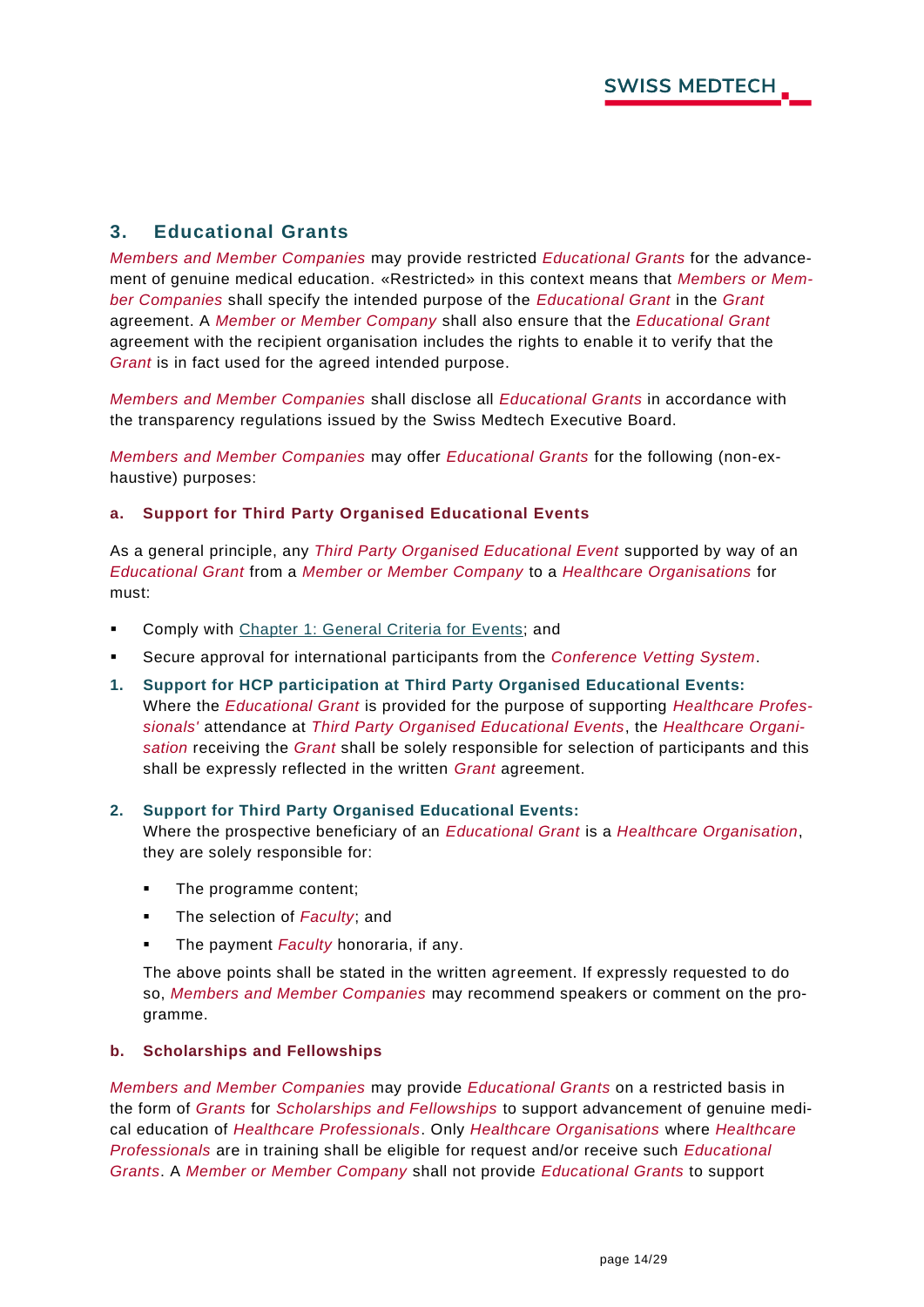*Scholarships and Fellowships* upon request of individual *Healthcare Professionals*. Similarly, *Members and Member Companies* shall not have any involvement in the selection of the *Healthcare Professionals* who will benefit from the *Educational Grant* and this shall be reflected in the written *Grant* agreement between the *Member or Member Company* and the recipient *Healthcare Organisation*.

#### **c. Grants for Public Awareness Campaigns**

*Members and Member Companies* may also provide Educational Grants to *Healthcare Organisations* for the legitimate purpose of providing education, promoting awareness and/or educating patients, carers, or the general public about relevant health topics or medical conditions or diseases in therapeutic areas in which the *Member or Member Company* is interested and/or involved.

#### <span id="page-15-0"></span>**4. Research Grants**

Where permitted by applicable laws, regulations and professional codes of conduct, *Members or Member Companies* may provide restricted *Research Grants* to support clearly defined third-party initiated research studies for clinical or non-clinical research programmes. *Research Grants* may include in kind or financial support for legitimate, study-related, documented expenses or services, and/or reasonable quantities of single-use and/or multiple-use free of charge product(s) for the limited duration of the research.

*Members or Member Companies* providing *Research Grants* shall ensure that they do not influence the research. However, in order to ensure that *Research Grants* are provided on a «restricted» basis, *Members and Member Companies* shall clarify the intended research scope and purposes of the *Grant.* In addition, the written research grant agreement shall include the *Member or Member Company* the right to verify that the Grant is applied solely for the agreed intended research use. To this end, the *Member or Member Company* may request study-related documentation, such as a copy of the research protocol, a copy of the ethics committee and/or regulatory approvals, or a copy of the study report upon completion of the research.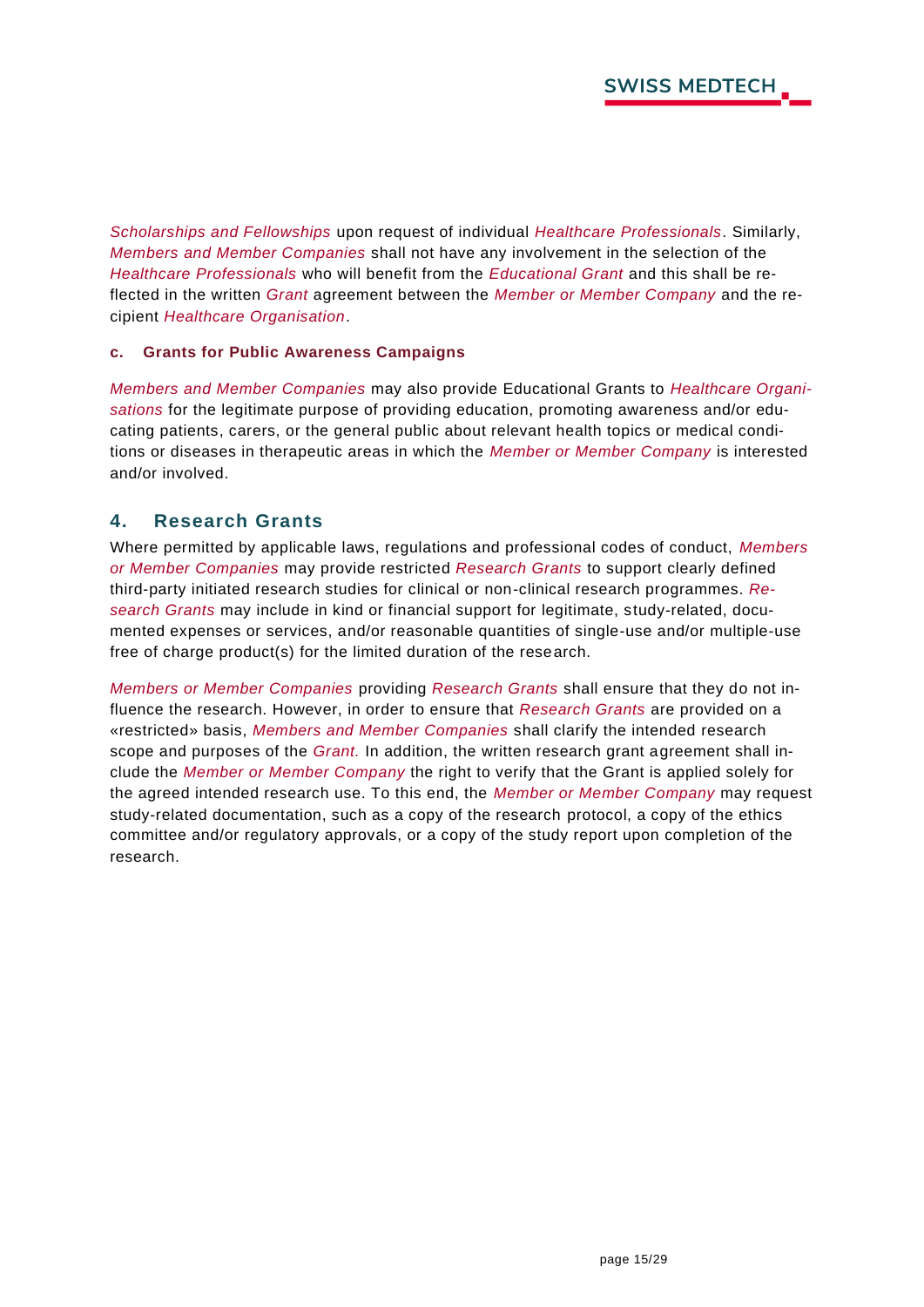# <span id="page-16-0"></span>Chapter 5: Arrangements with Consultants

#### <span id="page-16-1"></span>**1. General Principles**

*Members or member companies* may engage *Healthcare Professionals* as consultants and advisors to provide bona fide consulting and other services, including but not limited to research, participation on advisory boards, presentations at Company Events and product development. *Members or member companies* may pay Healthcare Professionals reasonable remuneration for performing these services.

The principles in this Chapter 5 are applicable to all consultancy arrangements between *Healthcare Professionals* and *Members or Member Companies*, including where a consultant *Healthcare Professionals* declines a fee for provision of their services.

Consulting arrangements shall not be contingent in any way on the prospective consultant's past, present or potential future purchase, lease, recommendation, prescription, use, supply or procurements of the *Member or Member Company's* products or services.

When selecting consultants, the *Members and Member Companies* shall implement an independent decision-making/review process to identify, prevent and mitigate against potential bribery and corruption risks arising in connection with use of consultants. This process shall include a documented, prior evaluation of any such associated risks and of the relevant background information concerning each prospective consultant.

#### <span id="page-16-2"></span>**2. Criteria for genuine consulting arrangements**

In addition to the general principles above, the agreements which cover genuine consultancy or other services must fulfil all the following criteria:

- a. Consultancy arrangements must be entered into only where a legitimate business need for the services is identified in advance by the *Member or Member Company*;
- b. The number of consultants retained must not be greater than the number reasonably necessary to achieve the identified need;
- c. Selection of consultants must be based on criteria directly related to the identified business need of the *Member or Member Company* and the relevance of the consultant's qualifications, expertise and experience to address the identified need. The volume or value of business generated by the prospective consultant or *Healthcare Organisation* is not a relevant criterion;
- d. Consultancy arrangements with *Healthcare Professionals* must be documented in a written agreement, signed by the parties in advance of the commencement of the services and shall specify the nature of the services to be provided and the basis for payment for those services;
- e. The hiring of the consultant must not be an inducement to purchase, lease, recommend, prescribe, use, supply or procure any the *Member or Member Company's* products or services;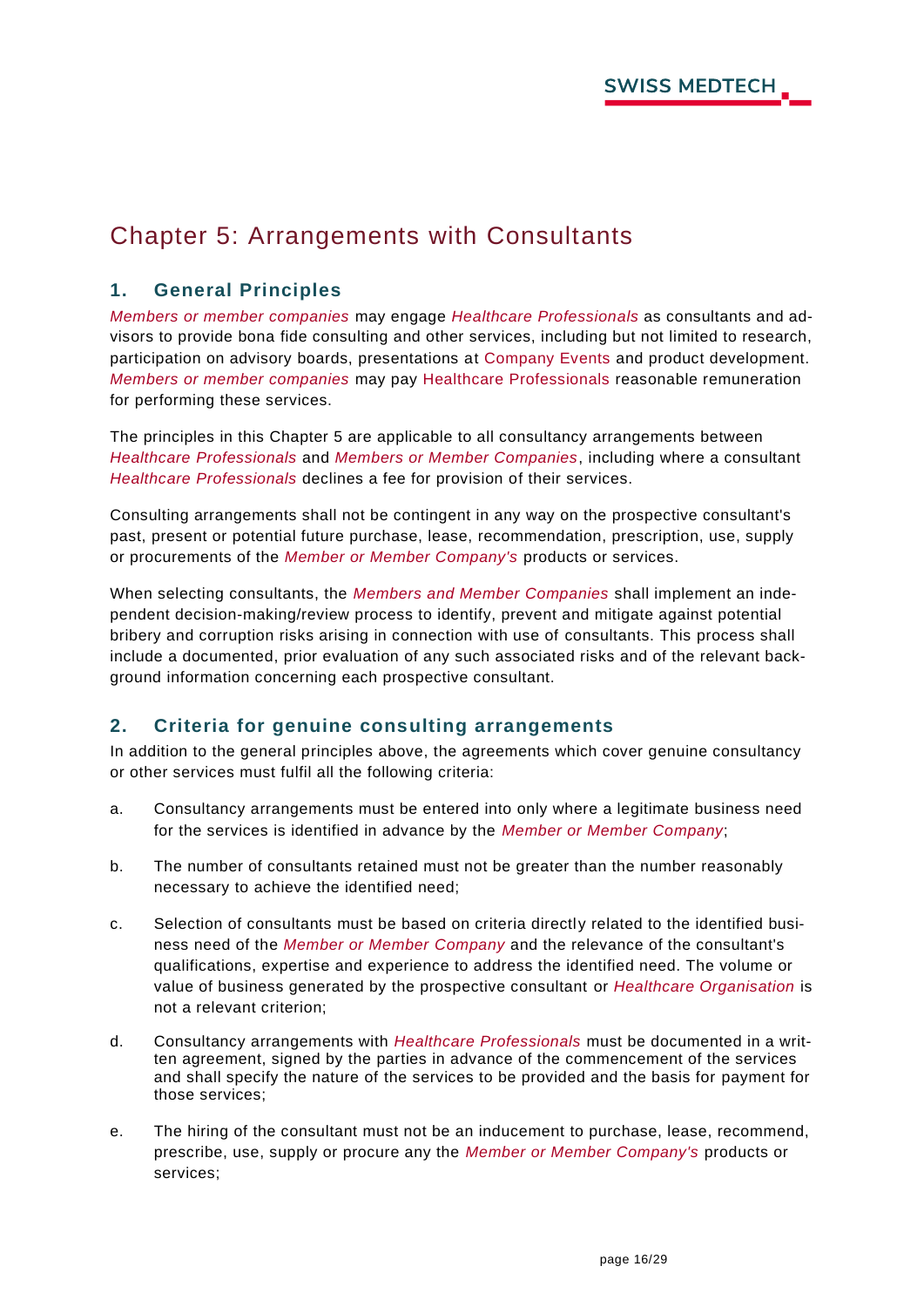- f. Remuneration for the services rendered must be reasonable and reflect the fair market value of the services provided;
- g. *Members and Member Companies* must maintain records of the services, and associated work products, as well as documents detailing the utilisation of the services;
- h. The venue and other arrangements (e.g. hospitality, travel etc.) for *Member and Member Company* meetings with consultants shall follow the rules for *Events* set out in [Chapter 1: General Criteria for Events.](#page-8-1)

#### <span id="page-17-0"></span>**3. Remuneration and Fair Market Value**

The remuneration paid to *Healthcare Professionals* engaged as consultants by *Members and Member Companies* shall reflect fair-market-value for the services provided. It shall not be in way contingent upon the value of the products or services which consultants may purchase, lease, recommend, prescribe, use, supply or procure in the course of their own professional practice or that may be purchased, leased, recommended, prescribed, used, supplied or procured by *Healthcare Organisations* where they carry on their professional activities.

All invoicing and payments made for services must comply with all applicable laws and other legal requirements. *Members and Member Companies* may pay for expenses reasonably incurred by consultants in providing the services which are the subject of the consulting agreement including reasonable travel, meals and accommodation expenses incurred by consultants if attending meetings with, or on behalf of, *Member or Member Companies*. The written consultancy agreement must detail which can be claimed by the consultant in relation to the provision of the services and the basis for payment by the *Member or Member Company***.**

#### <span id="page-17-1"></span>**4. Disclosure and Transparency**

.

*Members and Member Companies* shall ensure they fully comply with all applicable laws, regulations and professional codes of conduct requiring any publication, disclosure or approval in connection with the use by *Members and Member Companies* of *Healthcare Professionals* as consultants. All required consents and approvals shall be obtained, including from the *Healthcare Organisation's* locally-designated competent authority (e.g. hospital administration), or from *the Healthcare professional's* superior. Where no such requirements apply, *Members and Member Companies* shall nevertheless maintain appropriate transparency by requiring the relevant Employer Notification which shall disclose the purpose and scope of the consultancy arrangement.

*Members and Member Companies* shall also include appropriate obligations on the consultant to ensure that the consultant's status as a consultant for the *Member or Member Company* and their involvement in the research for, or the preparation of, material for scientific publication is disclosed at the time of any publication or presentation.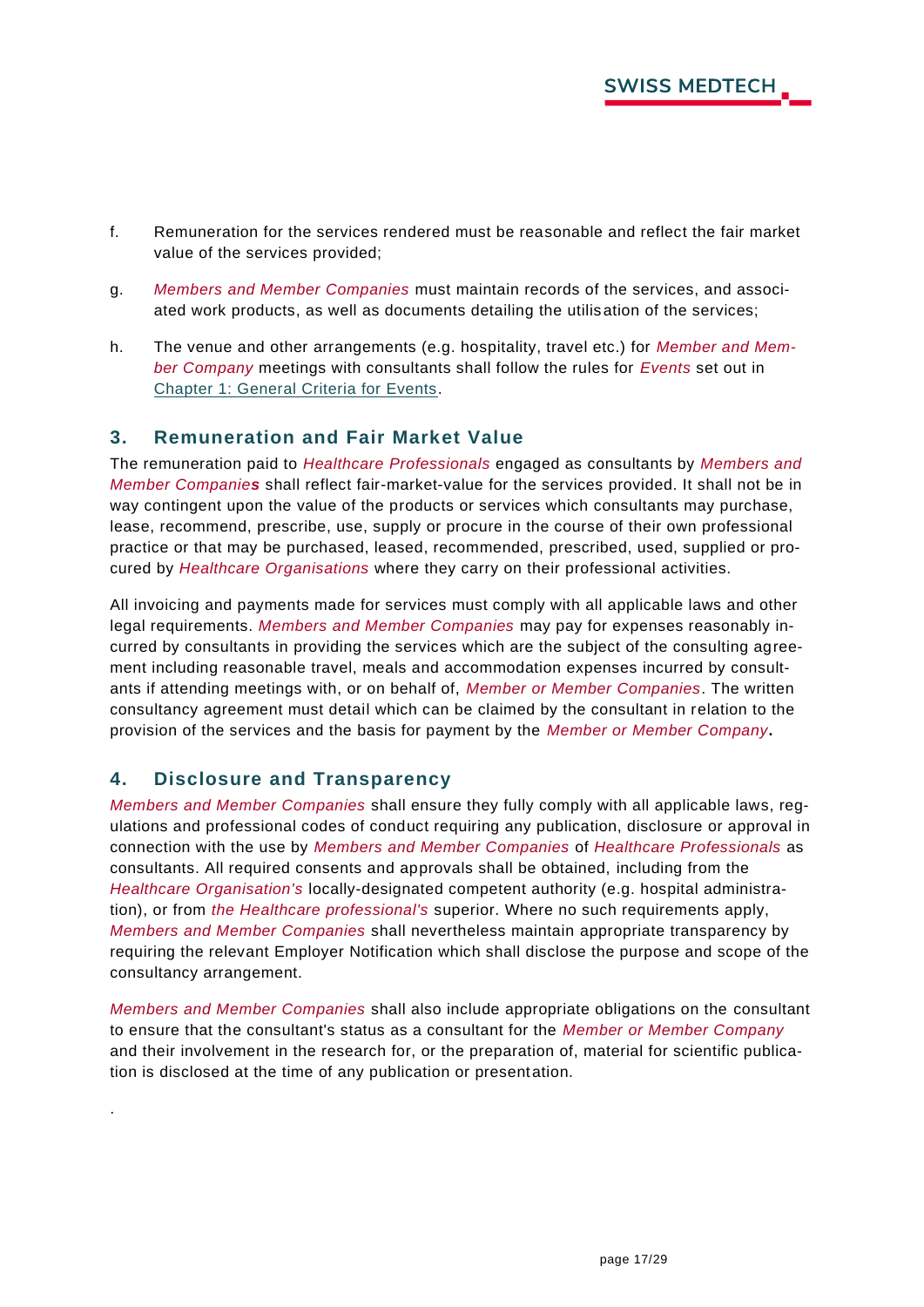# <span id="page-18-0"></span>Chapter 6: Research

#### <span id="page-18-1"></span>**1. Member Company-Initiated Research**

Where there is a legitimate business need to do so, *Members and Member Companies* may initiate, conduct, manage and finance scientifically valid research to generate, whether pre - or post-market. In this context, legitimate business needs for data include, among other things:

- Medical needs, including patient safety;
- Research and development, other scientific purposes (e.g. performance indicators, comparing objective scientific parameters);
- Regulatory, including post-market surveillance (PMS) and post-market clinical follow up (PMCF), vigilance and safety;
- Reimbursement and health economic, including clinical and cost-effectiveness and outcomes data relevant to health technology assessments (HTA) and reimbursement decision-making.

Where a *Member or Member Company* uses a *Healthcare Professional* as a consultant, for example, to lead a study on the *Member or Member Company's* behalf (i.e., act as Principle Investigator), the *Members or Member Company* shall ensure that these consultancy agreements comply fully with Chapter [5: Agreements with Consultants.](#page-16-0)

In accordance with to the Documentation Principle, any arrangements made by a *Member or Member Company* to procure research-related services shall be set out in a written agreement which shall reference a written research protocol, written schedule of work and provide for all required consents, approvals and authorisations to be obtained prior to the commencement of the study.

*Members and Member Companies* must ensure that their research activities comply with all applicable laws, regulations, and professional codes of conduct, as well as with applicable Good Clinical Practice guidelines, if relevant.

In accordance with the Principles set out in the [Introduction: Aims and Principles of the Code,](#page-5-0) *Members and Member Companies* shall also ensure appropriate clinical transparency in relation to their research activities and results. This shall include appropriate disclosure of information about *Member's and Member Companies'* clinical trials, for example in external public registries and peer-reviewed journals.

Where *Members and Member Companies* engage third party intermediaries for research (e.g. contract research organisations (CROs)), they shall ensure that the research conducted by these third parties on behalf of the *Member or Member Company* is carried out in accordance with applicable legal and ethical requirements, including the applicable requirements of this *Code*.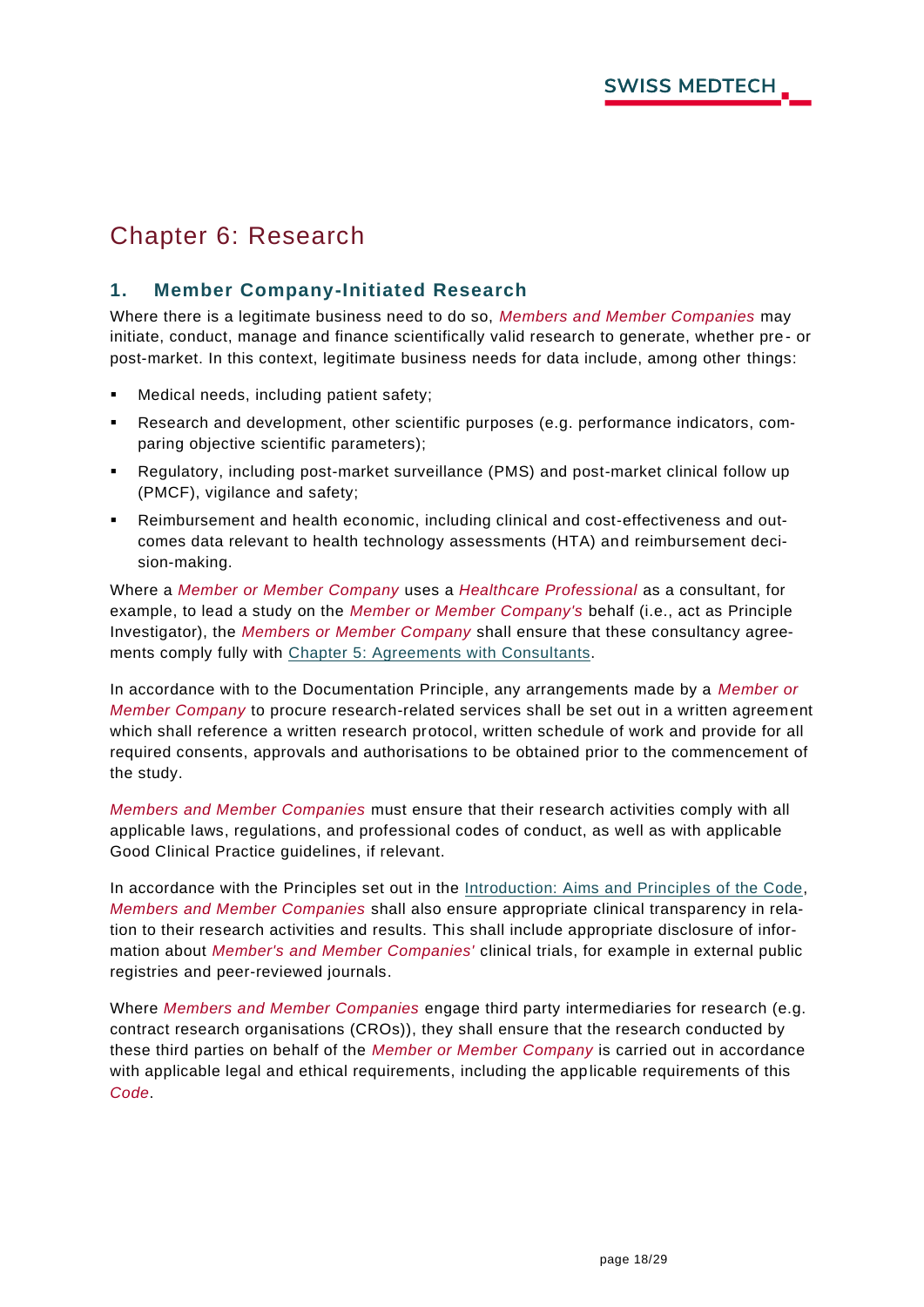#### <span id="page-19-0"></span>**2. Member Company Post-Market Product Evaluation**

Where there is a legitimate business need to do so, *Members and Member Companies* may initiate post-market *third party* evaluation of their products, therapies and/or related services and may therefore provide *Evaluation Products* under a written contract for services in order to obtain defined user evaluation by *Healthcare Organisations* in relation to the *Evaluation Products*. *Evaluation Products* may be provided on a no charge basis in return for the requested user feedback from *Healthcare Professionals* at the *Healthcare Organisation*, which shall be formally described in a written protocol or questionnaire forming part of the contract.

Where the *Evaluation Products* are multiple-use *Evaluation Products* the defined period of time necessary for the evaluation and feedback to occur will depend on the frequency of anticipated use, the nature of the user evaluation feedback requested, the duration of any required training and similar considerations., *Members and Member Companies* shall in all cases ensure that they retain title to multiple-use *Evaluation Products* and that they have a process in place for promptly removing such multiple use *Evaluation Products* and or any unused single-use *Evaluation Products* from the Healthcare Organisation's location at the conclusion of the evaluation period unless these are purchased by the Healthcare Organisation.

Provision of *Evaluation Products* and/or related services must not improperly reward, induce and/or encourage *Healthcare Professionals and/or* Healthcare Organisations to purchase, lease, recommend, prescribe, use, supply, or procure *Member or Member Companies'* products or services. Any offer and/or supply of *Evaluation Products* shall always be done in full compliance with applicable laws, regulations and professional codes of conduct.

#### <span id="page-19-1"></span>**3. Third Party-Initiated Research**

Please refer to [Chapter 4: Grants and Charitable Donations, Section 4: Research Grants](#page-15-0)

# <span id="page-19-2"></span>Chapter 7: Royalties

*Healthcare Professionals*, acting independently or as part of a group in which they are as active participants, often make valuable contribution to improve products or medical technologies. They may develop intellectual property, for example patents, trade secrets or know-how.

A royalty arrangement between a *Member or Member Company* and a *Healthcare Professional* should be entered into only where *Healthcare Professional* is expected to make or has made a novel, significant, or innovative contribution to, for example, the development of a product, technology, process, or method such that the *Healthcare Professional* would be considered to be the sole or joint owner of such intellectual property under applicable laws and regulations. The foregoing is without prejudice to *Member or Member Company's* obligations to comply with any applicable obligations to pay royalties which may arise under a pplicable laws and regulations.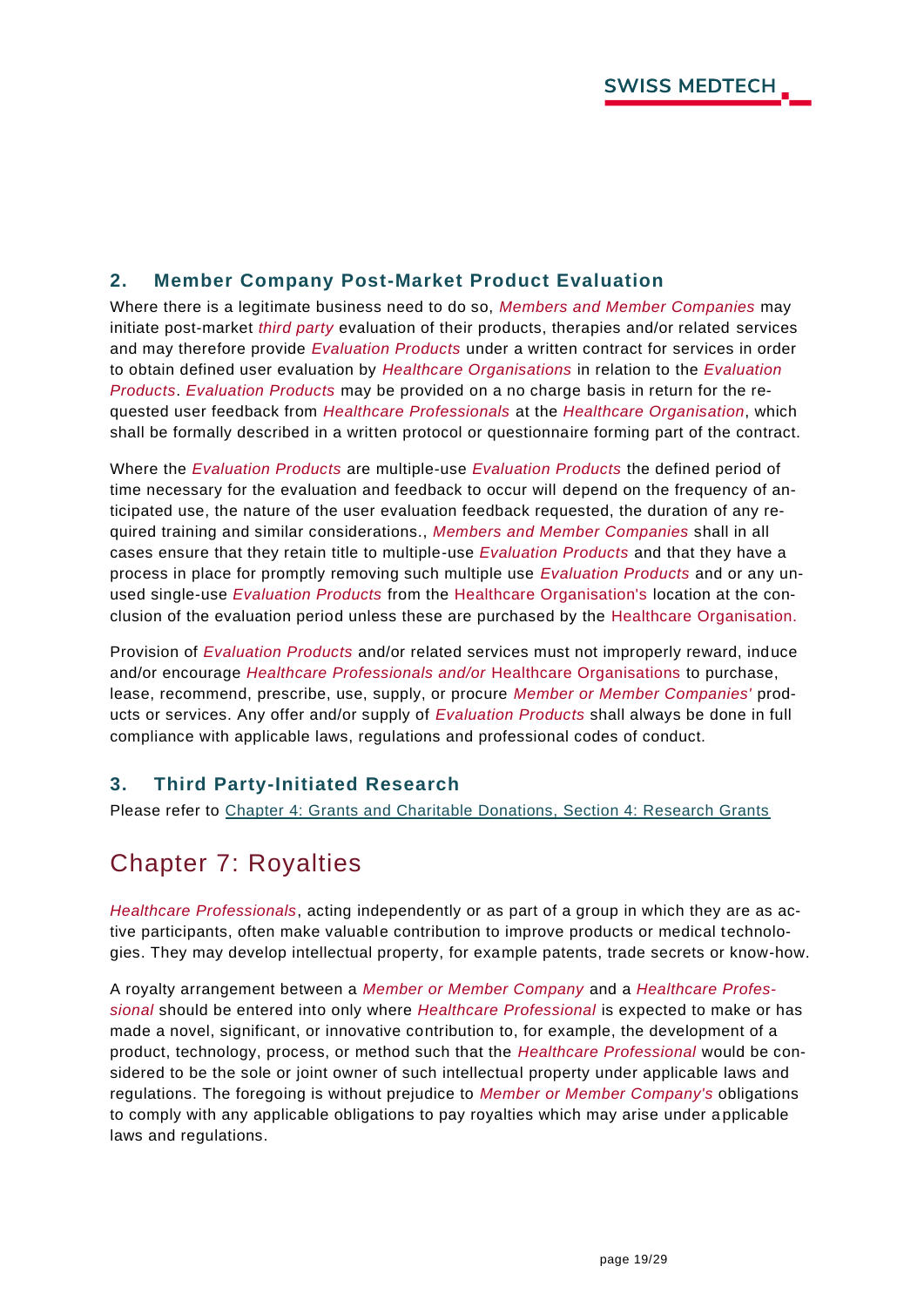Arrangements involving the payment of royalties by or on behalf of *Members and Member Companies* to a *Healthcare Professional* by must be set out in a written agreement providing appropriate and customary remuneration in accordance with applicable laws and regulations. Royalties paid in exchange for intellectual property should not be conditional on:

- A requirement that the *Healthcare Professional* purchase, order or recommend any product, services or medical technology of the *Member or Member Company* or any product or technology produced as a result of the development project; or
- A requirement to market the product or medical technology upon commercialisation.

*Members and Member Companies* should exclude from the calculation of royalties the number of units purchased, prescribed, used, or ordered by the *Healthcare Professional* and/or *Healthcare Organisation*.

## <span id="page-20-0"></span>Chapter 8: Educational Items and Gifts

*Members and Member Companies* exceptionally may provide inexpensive educational items and/or gifts, in accordance with applicable laws, guidelines, and professional codes of conduct. *Members and Member Companies* may only provide such educational items and/or gifts in accordance with the following principles:

- a. Educational items and/or gifts may be provided but these must relate to the *Healthcare Professional's* practice, or benefit patients, or serve a genuine educational function;
- b. No educational items and/or gifts should be provided in response to requests made by *Healthcare Professionals*;
- c. Education items and/or gifts must not be given in the form of cash, check or similar equivalents (vouchers etc.);
- d. Educational items and/or gifts must be modest in value, and can be branded with the *Member or Member Company's* logo;
- e. A *Member or Member Company* may occasionally provide educational material of greater value to a *Healthcare Organisation* always provided that the item serves a genuine educational function for the *Healthcare Professionals* at that *Healthcare Organisation* and/or is a benefit to patients. Such items shall not be provided to *Healthcare Professionals* for their personal use. The item shall also be related to the therapeutic areas in which the *Member or Member Company* is interested and/or involved. For higher value educational items *Members or Member Companies* must maintain appropriate records of their provision of such educational items to *Healthcare Organisation*s. Items intended for educational purposes should not be incorporated into normal overheads or routine costs of operation;
- f. Provision of educational items and/or gifts must not improperly reward, incentivise and/or encourage *Healthcare Professionals* and/or *Healthcare Organisations* to purchase, lease, recommend, prescribe, use, supply or procure the *Member or Member Companies'* products or services.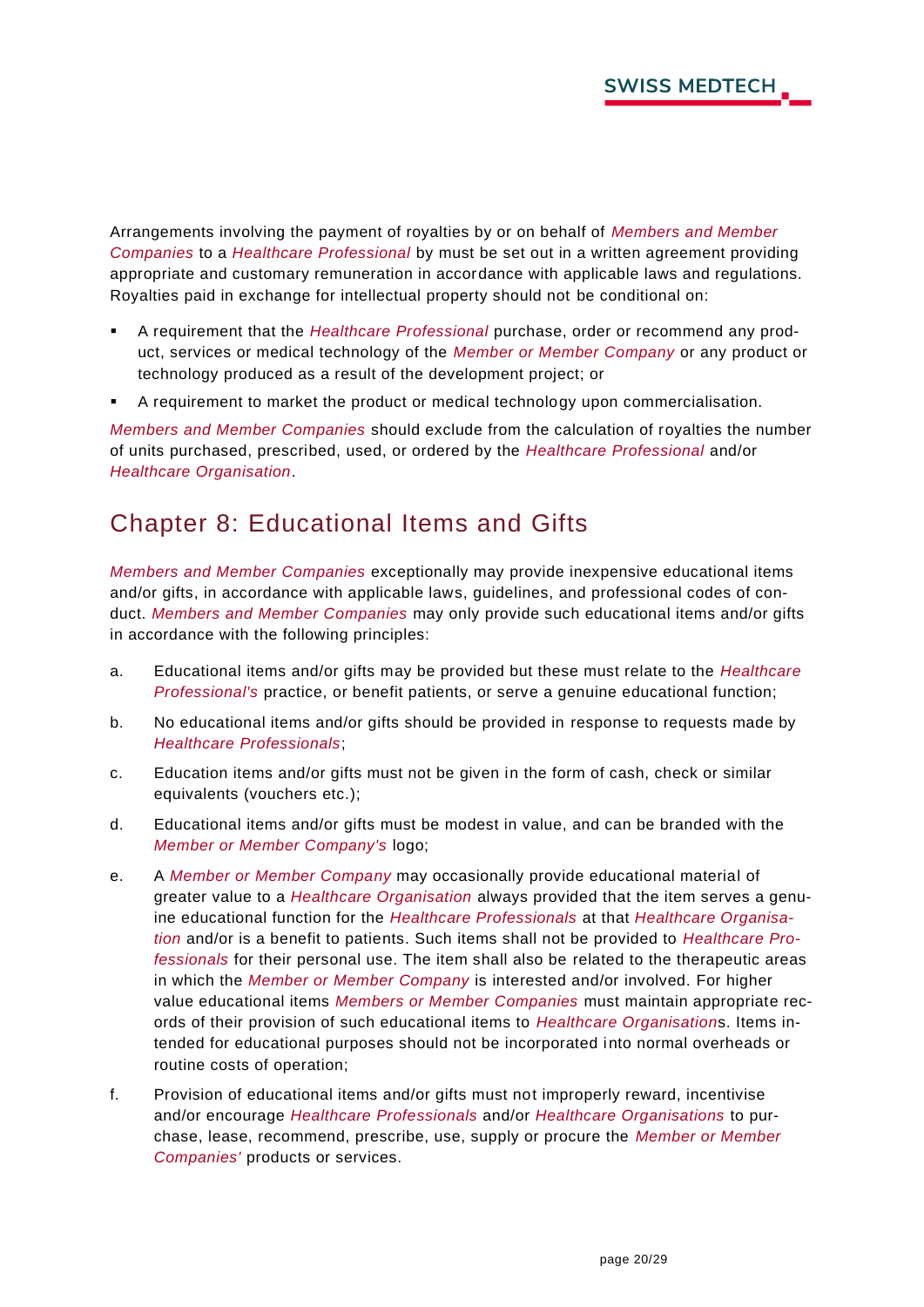Prize draws and other competitions at Events are only permitted if the prize awarded complies with Chapter 8. In addition, it must comply with national laws, regulations and industry and professional codes of conduct.

This Chapter 8 is not intended to address the legitimate practice of providing appropriate *Evaluation Products, Demonstration Products* or Samples. For guidance on providing *Evaluation Products, Demonstration Products*, or *Samples*, please refer to [Chapter 6: Research](#page-18-0) and Chapter [9: Demonstration Products and Samples.](#page-21-0)

# <span id="page-21-0"></span>Chapter 9: Demonstration Products and Samples

#### <span id="page-21-1"></span>**1. General Principles**

Companies may provide their own products as *Demonstration Products* and/or *Samples* at no charge to enable *Healthcare Professionals* and/or *Healthcare Organisations* to:

- a. evaluate the safe, effective and appropriate use and functionality of the product and/or related services and/or
- b. familiarise themselves with the product and/or service
- c. to determine whether, or when, to use, order, purchase, prescribe or rec ommend the product and/or service in the future.

*Demonstration Products* and *Samples* may be either single- or multiple-use products. *Members and Member Companies* may also provide products from another company in conjunction with the *Member or Member Company's Demonstration Products* and/or *Samples on an exceptional basis*, if those other company's products are required in order to properly and effectively demonstrate, evaluate or use the *Member or Member Company's* products, e.g. computer hardware and software produced by a company other than the *Member or Member Company*

Provision of *Demonstration Products* and/or *Samples* must not improperly reward, induce and/or encourage *Healthcare Professionals* and/or *Healthcare Organisations* to purchase, lease, recommend, prescribe, use, supple or procure *Member or Member Company's* products or services. Any offer and/or supply of such products shall always be done in full compliance with applicable laws, regulations and industry and professional codes of conduct.

*Members and Member Companies* shall in all cases maintain appropriate records in relation to the provision of *Demonstration Products* and/or *Samples* to *Healthcare Professionals* and/or *Healthcare Organisations*, for example recording proof of delivery, and in the case of multipleuse products, their return. *Members and Member Companies* shall clearly disclose to *Healthcare Professionals* and/or *Healthcare Organisations* the no-charge basis and other conditions applicable for the supply of such *Demonstration Products* and/or *Samples* no later than the time of the supply. The disclosure to Healthcare Professionals and *Healthcare Organisations* shall be in writing and include any other terms associated with the provision.

This Chapter 9 is limited to the free provision of *Demonstration Products* and/or *Samples* and related services at no charge and is not intended to apply to provision of products or related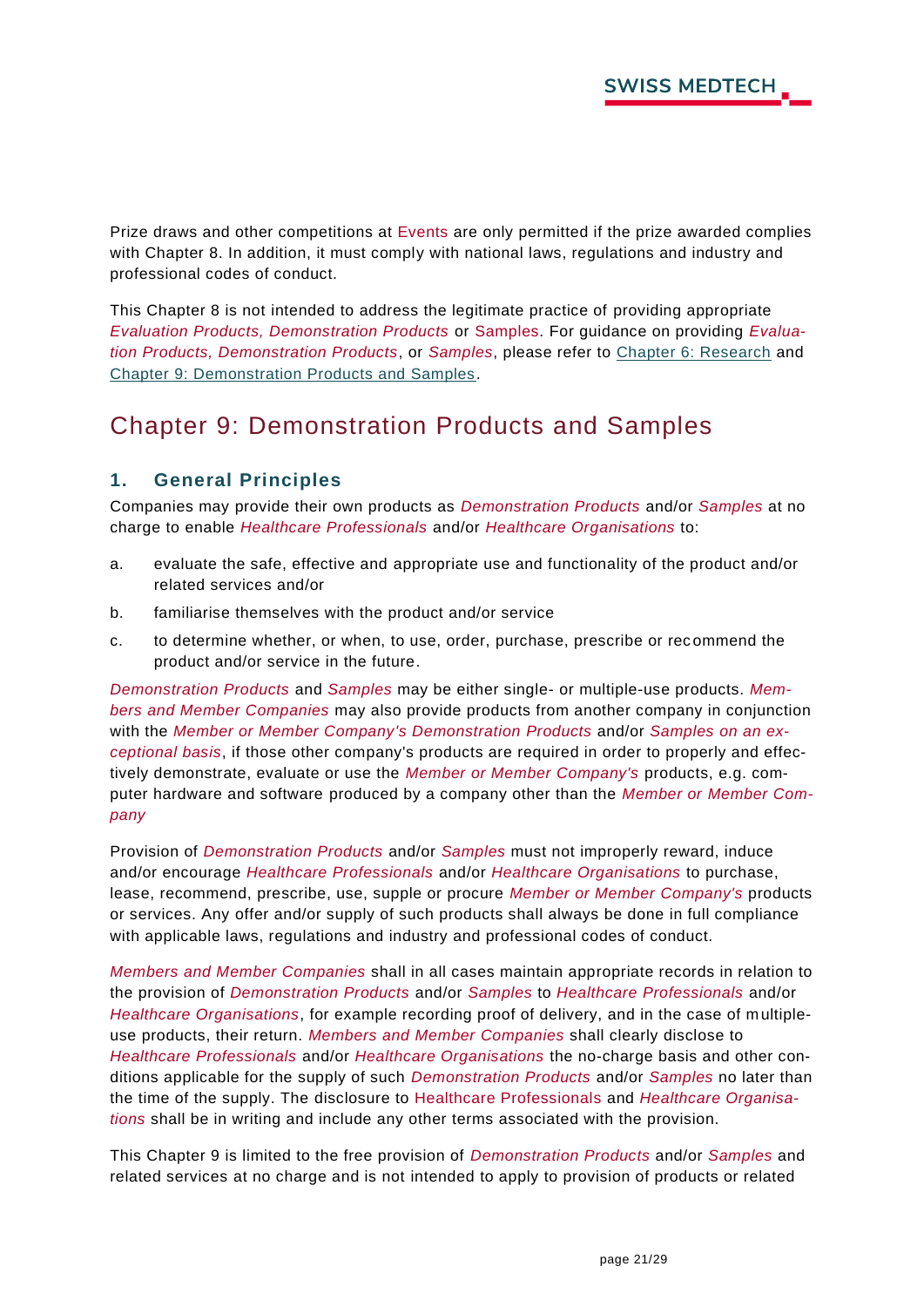services under any other arrangements, for example (but not limited to) provision within the framework for clinical trials and/or other research or commercial supplies by way of rebates or pricing incentives in a public procurement context.

#### <span id="page-22-0"></span>**2. Demonstration Products (Demos)**

*Members and Member Companies* may provide examples of their products to *Healthcare Professionals* and *Healthcare Organisations* in the form of mock-ups (such as unsterilised single use products) that are used for *Healthcare Professionals* and patient awareness, education and training.

A *Healthcare Professional* may, for example, use a *Demonstration Product* to show a patient the type of technology which will be implanted in the patient or may use the Demo to train other *Healthcare Professionals* in the use of the product. *Demonstration Products* are not intended for clinical use in any patient care, nor are they intended for on-sale or other transfer.

#### <span id="page-22-1"></span>**3. Samples**

*Members and Member Companies* may provide a reasonable number of *Samples* at no charge to allow *Healthcare Professionals* and/or *Healthcare Organisations* to familiarise themselves with the products and/or related services, to acquire experience in dealing with them safely and effectively in clinical use and to determine whether, or when, to use, order, purchase, prescribe or recommend the product and/or service in the future.

For *Samples*, which are single-use products, the quantity provided for purposes of familiarisation must not exceed the amount reasonably necessary to acquire adequate experience in dealing with the products.

For *Samples*, which are multiple-use products, the specific length of time necessary for a *Healthcare Professional* to familiarise themselves with the product will depend, among other things, on the frequency of anticipated use, the duration of the required training, the number of *Healthcare Professionals* who will need to acquire experience in dealing with the product and similar considerations. *Members and Member Companies* shall in all cases ensure that they retain title to multi-use *Samples* and that they have a process in place for promptly removing such multiple use *Samples* at the conclusion of the familiarisation period.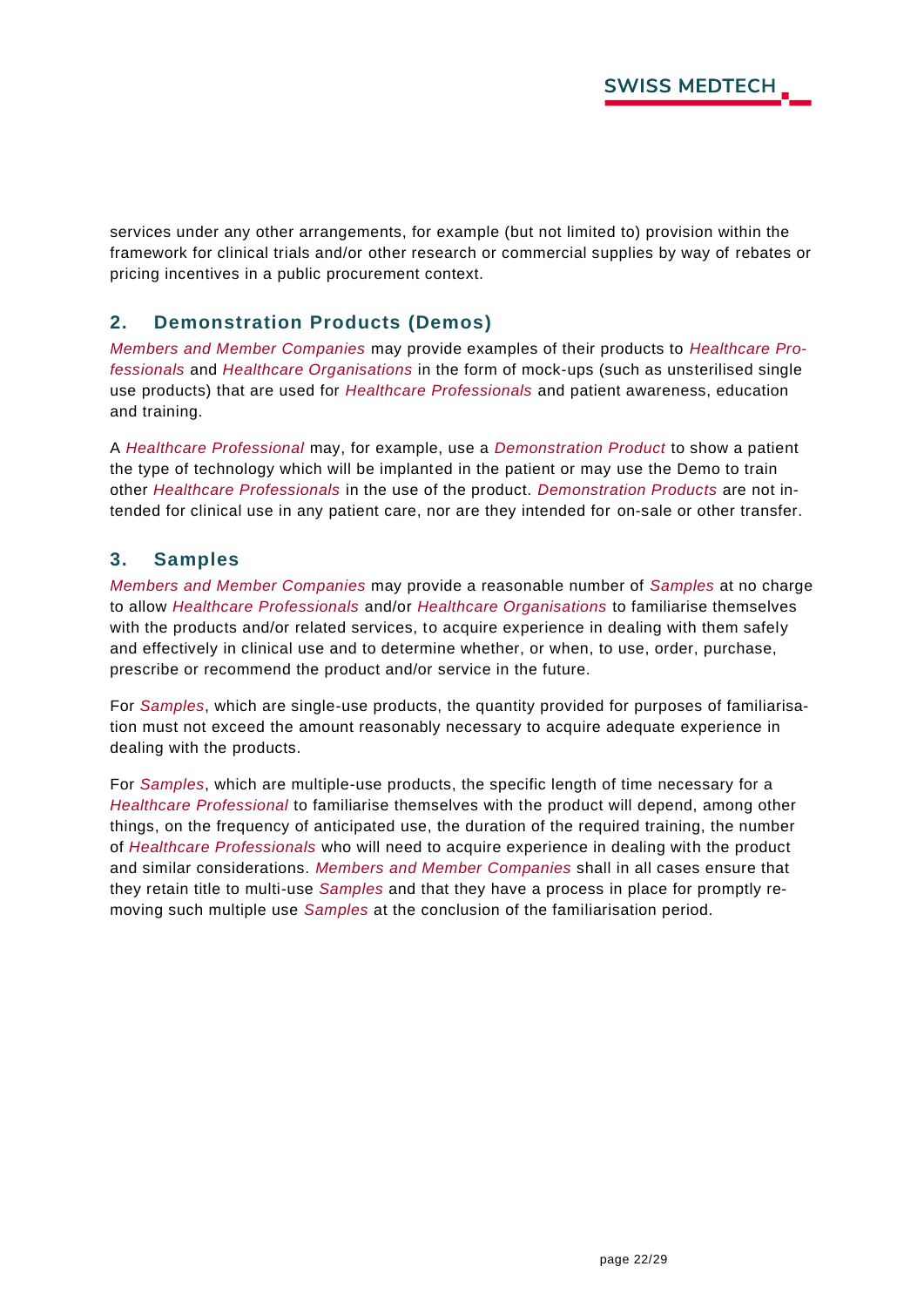# <span id="page-23-0"></span>PART 2: Interpretation and Mediation **Procedures**

# <span id="page-23-1"></span>Chapter 10: General Conditions

The principles set out below are intended to design effective and efficient interpretation and mediation processes, the object of which is to ensure compliance with the *Code*. They are based on the principles of proportionality, swift, due process, fairness and transparency.

# <span id="page-23-2"></span>Chapter 11: Competent Bodies

#### <span id="page-23-3"></span>**Swiss Medtech Legal & Compliance Commission Specialist Group («L&C»)**

Swiss Medtech's Legal & Compliance Specialist Group is committed to implementing the *Code* and assisting *Members and Member Companies* share best practices and harmonised interpretations of the *Code*. L&C Specialist Group members have industry experience.

#### <span id="page-23-4"></span>**Swiss Medtech General Counsel**

The General Counsel is elected by the Swiss Medtech Executive Board and complies with the work assigned to them by the Association. They ensure the implementation of mediation procedures. The Swiss Medtech General Counsel is a member of the L&C Specialist Group.

# <span id="page-23-5"></span>Chapter 12: Procedural Principles for Interpretation Issues

*Members and Member Companies* may consult the L&C Specialist Group concerning the interpretation of the *Code* and related regulations (e.g. for transparency etc.). *Members and Member Companies* that are also members of MedTech Europe may also request the L & C Specialist Group for interpretation of the MedTech Europe Code of Ethical Business Practice (and related regulations).

The Specialist Group can issue recommendations.

The Specialist Group will periodically publish interpretations of the Code in the Q&A section of the Swiss Medtech homepage.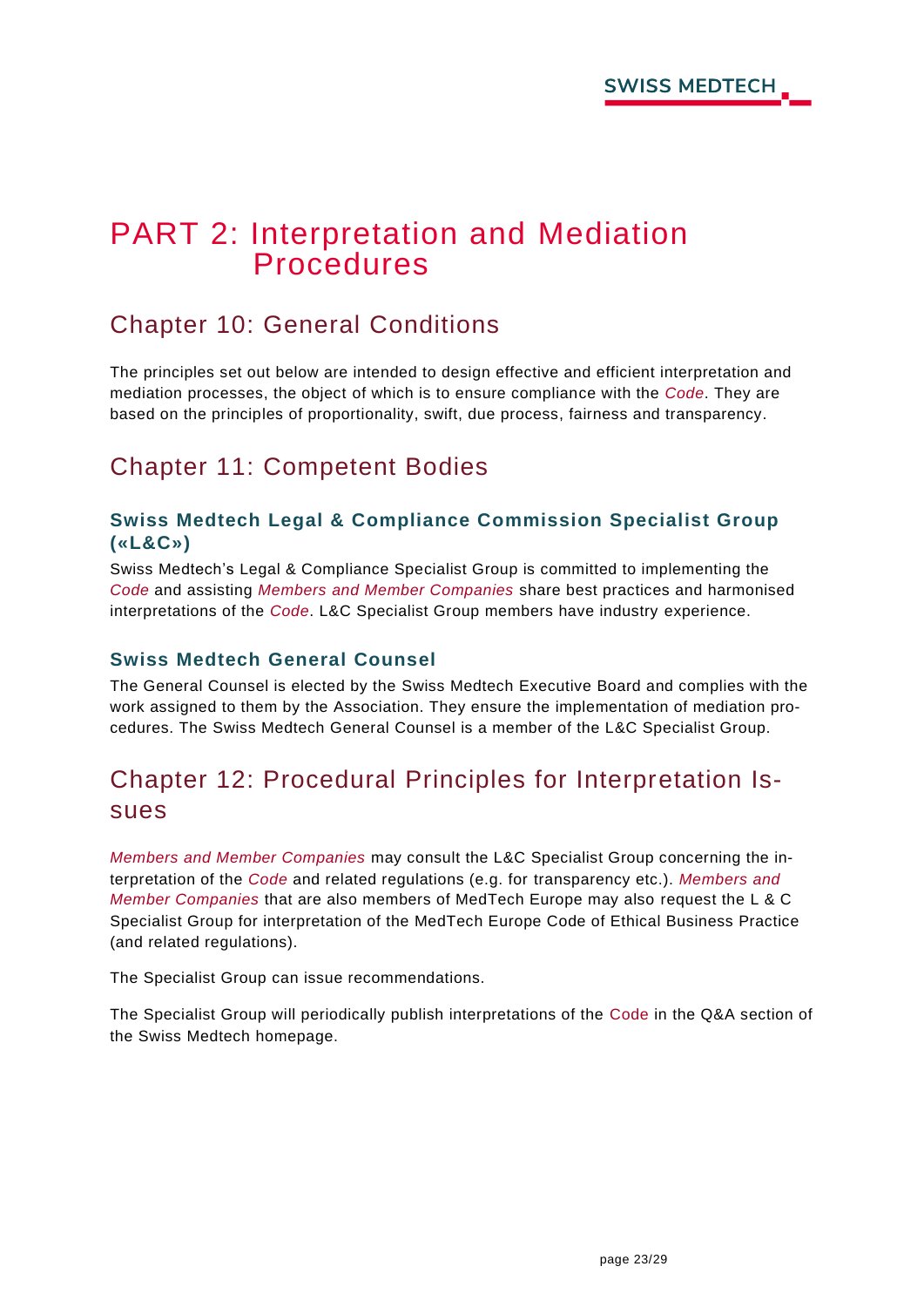# <span id="page-24-0"></span>Chapter 13: Mediation

The initiation of a mediation procedure should be considered carefully.

A *Member or Member Company* may, at any time, request the General Counsel (in writing and in a language of the proceedings) to assess the conduct of another *Member or Member Company***,** with a view to the proper implementation of this *Code* and related regulations.

*Members or Member Companies* which are also members of MedTech Europe may also request mediation to assess the conduct of another *Member or Member Company* which is also a member of MedTech Europe with a view to the appropriate implementation of the MedTech Europe Code of Ethical Business Practice and related regulations, provided that all *Members and Member Companies* accept (unconditionally and in written form) the competency of the General Counsel.

The General Counsel shall forward the petition to the *Member or Member Company* concerned and request that they comment (in writing) on the alleged conduct within a reasonable time limit set by the General Counsel. The General Counsel may also, if deemed appropriate, invite the *Member or Member Company* concerned to a round table discussion.

The General Counsel may examine the situation described with regard to the requirements of the *Code* and related regulations, consult with the L & C Specialist Group, and issue written recommendations to the parties involved.

Proceedings made take place in either German, French or the English language.

The mediation process is free of charge for *Members and Member Companies* concerned.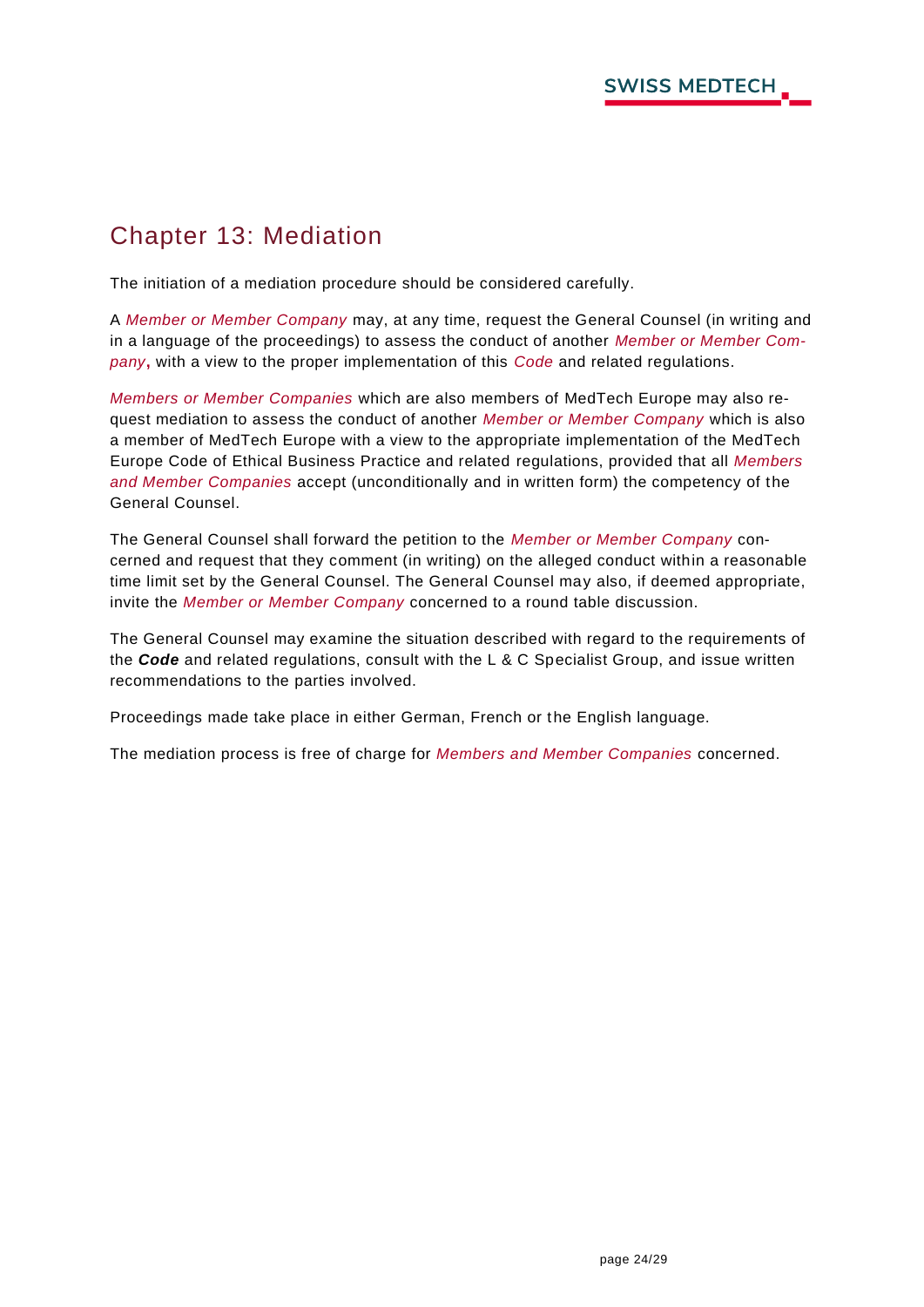# <span id="page-25-0"></span>PART 3: Glossary and Definitions

**Charitable Donations**: means provision of cash, equipment, company product or relevant Third Party product, for exclusive use for charitable or philanthropic purposes and/or to benefit a charitable or philanthropic cause. *Charitable donations* may only be made on an unrestricted basis and exclusively to bona fide charities or to other non-profit entities whose main objects are genuine charitable and/or philanthropic activities. *Limited Charitable Donations* may only be made according to Chapter 4: Grants and [Charitable Donations, Section 2: Chari](#page-13-0)[table Donations.](#page-13-0)

**Code**: means this Swiss Medtech Code of Ethical Business Practice.

**Company Events**: means activities of all type that are planned, managed and executed in whole or in part by or on behalf of a *Member or Member Company*, to fulfil a legitimate, documented business need of the *Member or Member Company* to interact with customers; for example, with *Healthcare Professionals* and/or *Healthcare Organisations*.

**Conference Vetting System**: means the centralised decision-making process which reviews the compliance of *Third Party Organised Educational Events* with the applicable MedTech Europe Code of Ethical Business Practice and the Eucomed Code of Business Practice concerning international participants and which is managed independently of MedTech Europe under the supervision of the MedTech Europe Compliance Panel. For more information see: [http://www.ethicalmedtech.eu.](http://www.ethicalmedtech.eu/)

**Demonstration Products**: means either single-use or multiple-use products provided free of charge or on behalf of a *Member or Member Company to HCOs* or HCPs, who are equipped and qualified to use them. *Demos* are supplied solely for the purpose of demonstrating safe and effective use and appropriate functionality of a product and are not in tended for clinical use. *Demos* do not include the following:

- *Samples*;
- **Evaluation Products;**
- Products provided at no charge as part of a *Charitable Donation* or as part of a *Research or Educational Grant*; or
- Products provided at no additional charge as part of the overall purchase price in a commercial supply arrangement, e.g. as part of an agreed discount arrangement, or as substitute products provided pursuant to a warranty agreement.

**Educational Grants**: means provision of funding, *Member or Member Company* or third party products or other in kind support to a *Healthcare Organisation* by or on behalf of a *Member or Member Company* on a restricted basis for use solely for the support and the advancement of genuine the medical education of *Healthcare Professionals*, patients and/or the public on clinical, scientific, and/or healthcare topics relevant to the therapeutic areas in which the *Member or Member Company* is interested and/or involved.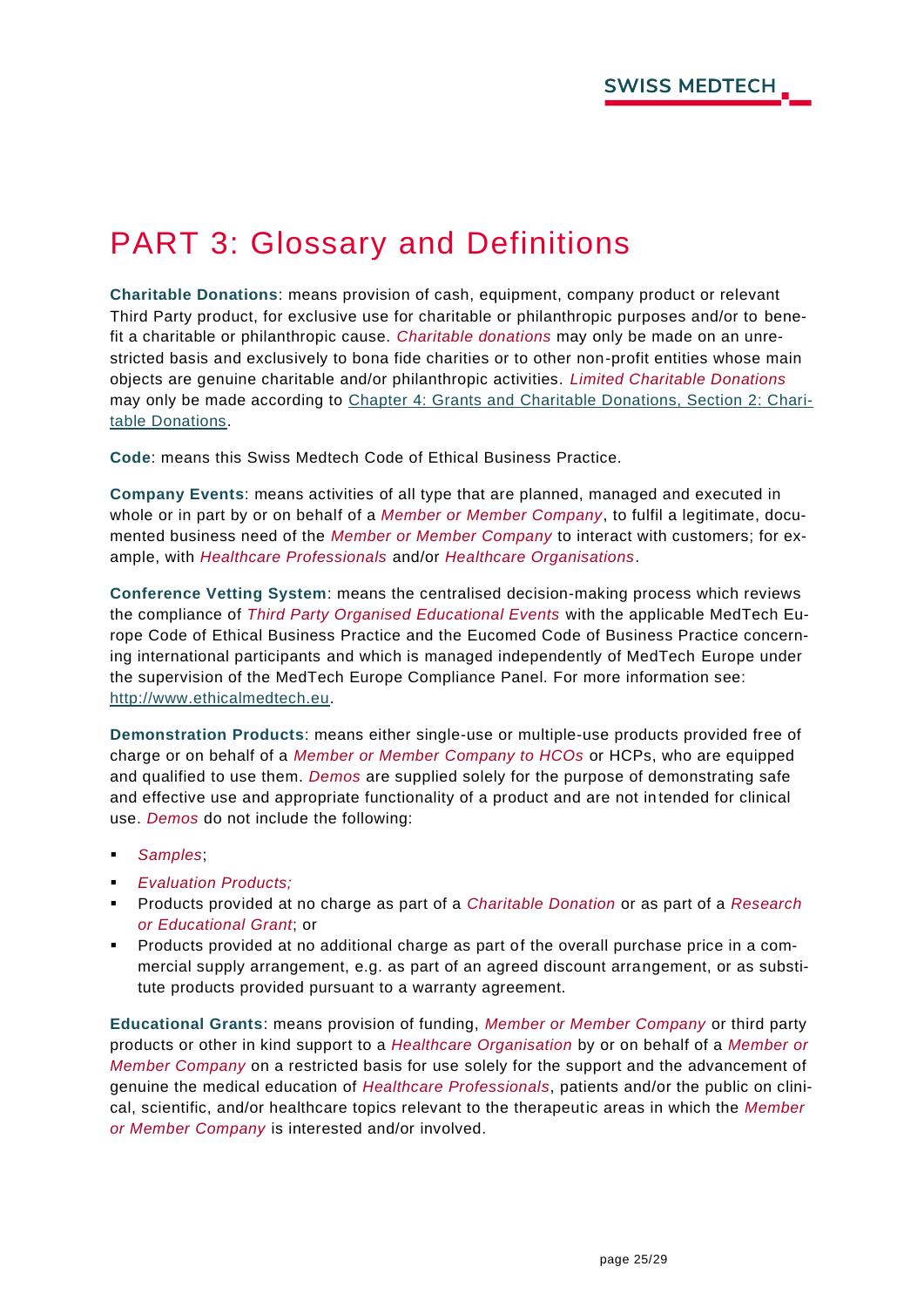**Employer Notification**: means the prior written notification provided to a *Healthcare Organisation* (e.g. hospital administration)*Healthcare Professional*'*s* superior or other locally-designated competent authority of any interaction, collaboration or other matter concerning any *Member or Member Company* and any *Healthcare Professional*, the purpose and/or scope of which requires notification under this *Code***.**

**Entertainment**: includes, but is not limited to dancing or arrangements where live music is the main attraction, sightseeing trips, theatre excursions, sporting events (e.g. skiing, golf, or football match) and other leisure arrangements. For the avoidance of doubt, incidental, background music shall not constitute *Entertainment.*

**Evaluation Products**: means either single-use or multiple-use products and/or equipment provided free of charge to a *Healthcare Organisation* by or on behalf of a *Member or Member Company* for purposes of obtaining defined, evaluative user feedback over a defined period of use when used within the scope of their intended purpose, in accordance with any applic able laws. *Evaluation Products* do not include the following:

- Demons;
- *Samples*;
- Products provided at no charge as part of a *Charitable Donation* or as part of a *Research* or *Educational Grant*; or
- Products provided at no additional charge as part of the overall purchase price in a commercial supply arrangement, e.g. as part of an agreed discount arrangement, or as substitute products pursuant to a warranty agreement.

**Event**: means either a *Company Event* or a *Third Party Organised Educational Event*.

**Faculty**: means a podium speaker, moderator, and/or chair, who presents during a *Third Party Organised Educational Event. Healthcare Professionals* who present posters and abstracts at congresses are not considered to be *Faculty*.

**Grant**: means either an *Educational Grant* and/or a *Research Grant*.

**Guests**: means spouses, partners, family or guests of *Healthcare Professionals*, or any other person who does not have a bona fide professional interest in the information being shared at an *Event*.

**Healthcare Organisation (HCO)**: means any legal entity or body (irrespective of its legal or organisational form) that is a healthcare, medical or scientific association or organisation which may have a direct or indirect influence on the prescription, recommendation, purchase, order, supply, utilisation, sale or lease of medical technologies or related services such as a hospital or group purchasing organisation, clinic, laboratory, pharmacy, research institution, foundation, university or other teaching institution or learned or prof essional society (except for patient organisations); or through which one or more *Healthcare Professionals* provide services.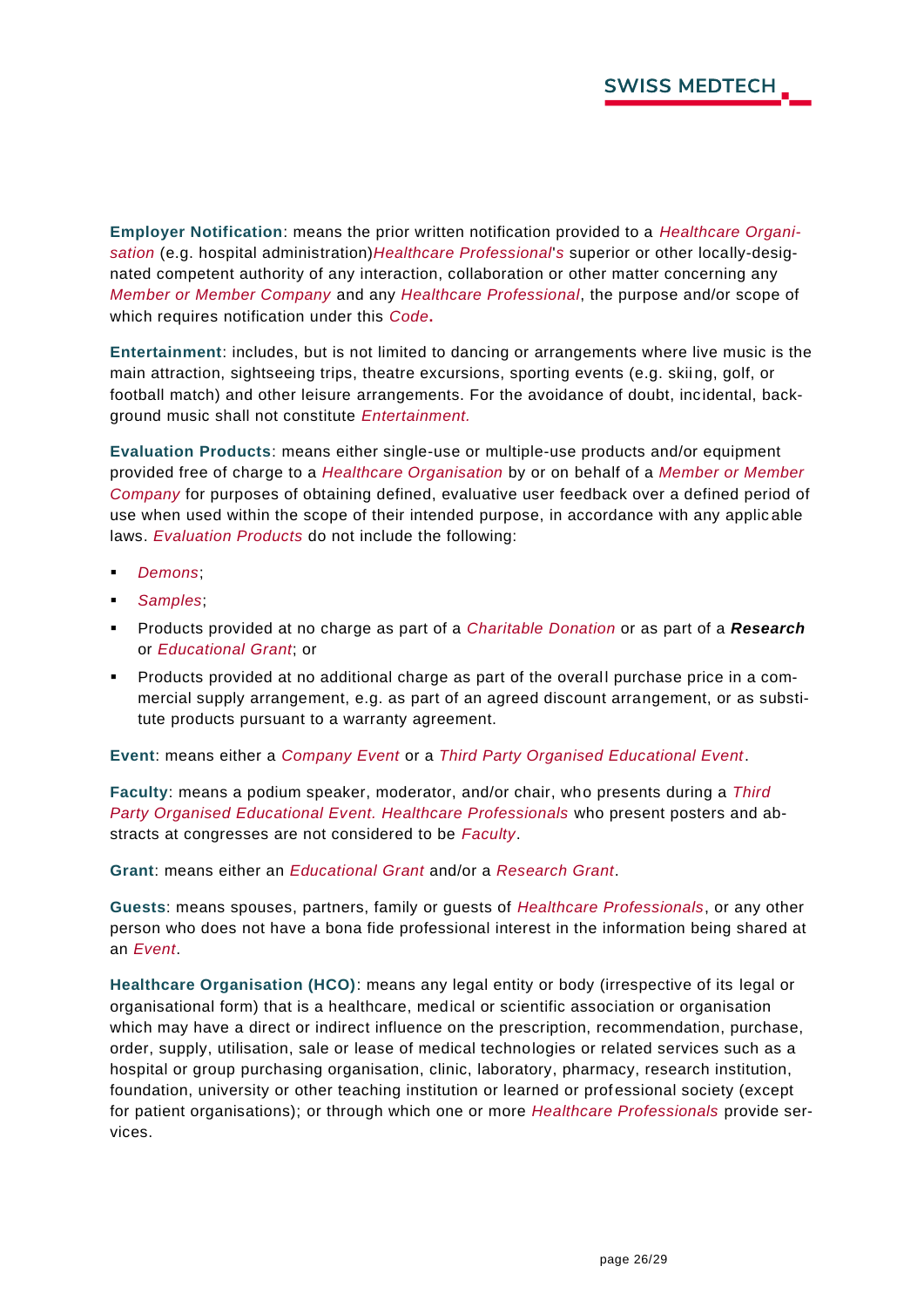**Healthcare Professional (HCP)**: means any individual (with a clinical or non-clinical role; whether a government official, or employee or representative of a government agency or other public or private sector organisation, including but not limited to physicians, nurses, technicians, laboratory scientists, researchers, research co-ordinators, or procurement professionals) that in the course of their professional activities may directly or indirectly purchase, lease, recommend, administer, use, supply, procure or determine the purchase or lease of, or who may prescribe medical technologies or related services.

**Members and Member Companies**: means all *Members and Member Companies* of Swiss Medtech who develop, manufacture or distribute medical devices for human use and/or provide services in this context.

**Product and Procedure Training and Education Event**: means a type of *Company Event* that is primarily intended to provide *Healthcare Professionals* with genuine education, including information and/or training on:

- The safe and effective use of products, medical technologies, therapies and/or related services, and/or
- The safe and effective performance of clinical procedures, and/or
- Related disease areas.

In all cases the information and/or training directly concern a *Member or Member Company's* medical technologies, therapies and/or related services.

**Research Grants**: means the provision by or on behalf of a *Member or Member Company*. of funding, products/equipment and/or in kind services to any organisation that conducts research which is made for the sole, restrictive purpose of supporting the development or furtherance of bona fide, scientifically valid and legitimate research by the recipient the purpose of which is to advance medical, scientific and healthcare knowledge, medical technologies and/or clinical techniques designed to improve patient outcomes.

**Sales, Promotional and Other Business Meetings**: means any type of *Company Event* the objective of which is to effect the sale and/or promotion of a *Member or Member Company's* medical technologies and/or related services; including meetings to discuss product feature s, benefits and use and/or commercial terms of supply.

**Samples**: means single-use or multiple-use products provided free of charge by or on behalf of a *Member or Member Company* to *Healthcare Professionals* or *Healthcare Organisations* who are equipped and qualified to use them in order to enable HCPs to familiarise themselves with the products in clinical use. Samples do not include the following: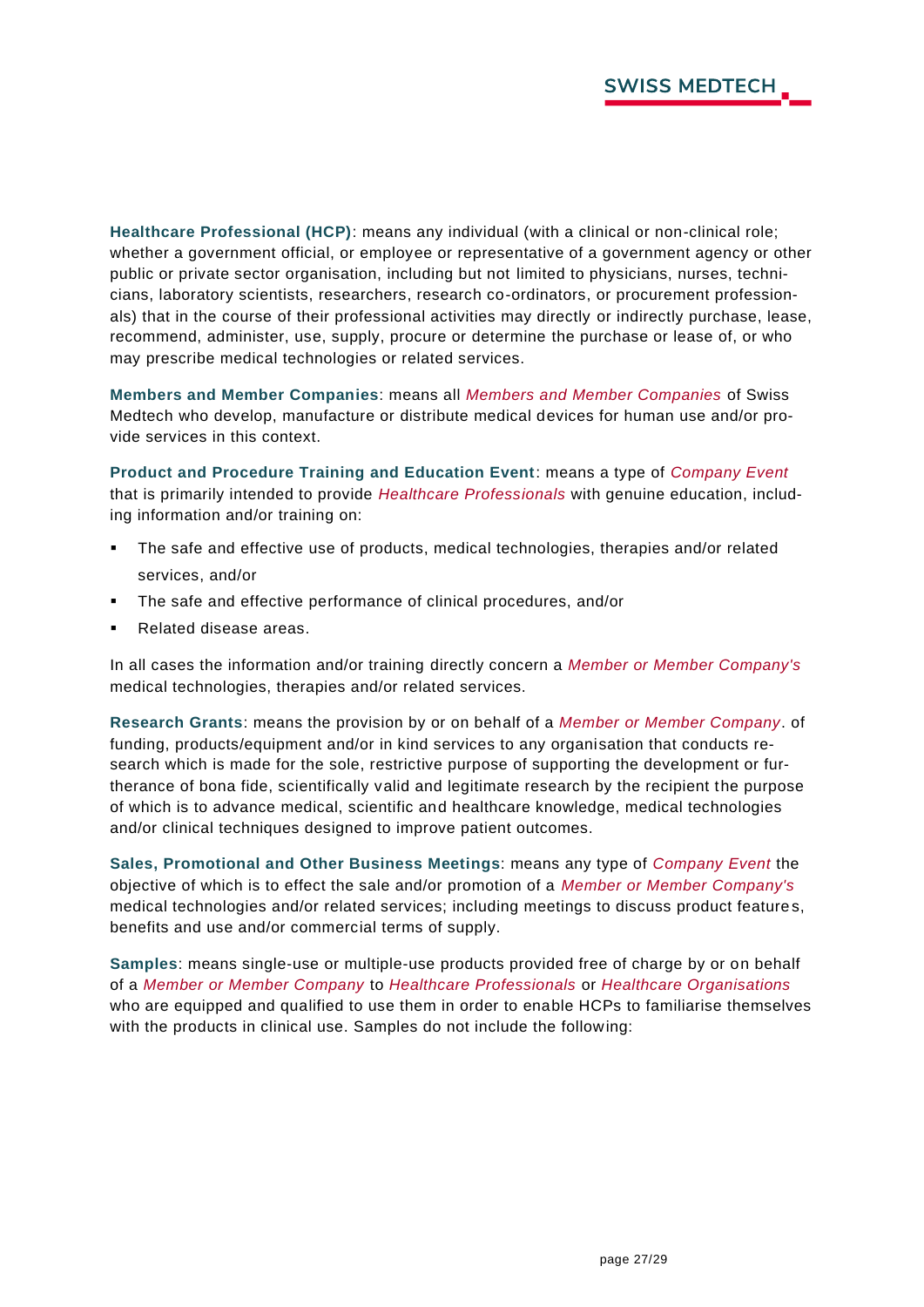- *Demos*;
- *Evaluation products;*
- Products provided at no charge as part of a *Charitable Donation* or as part of a *Research* or *Educational Grant*; or
- Products provided at no additional charge as part of the overall purchase price in a commercial supply arrangement, e.g. as part of an agreed discount arrangement, or as substitute products pursuant to a warranty agreement.

**Scholarships and Fellowships**: means *Educational Grants* provided to a *Healthcare Organisation* by or on behalf of a *Member or Member Company* to support scholarships or fellowship programmes offered by the *Healthcare Organisation*. Scholarships in this context means an *Educational Grant* provided to support a medical school undergraduate whereas a fellowship is a period of intensive training for postgraduate physicians in a chosen clinical sub-specialty (e.g. medical training after a residency). «Scholars» and «Fellows» shall be understood accordingly.

**Third Party Organised Educational Conferences**: means a type of *Third Party Organised Educational Event* that is a genuine, independent, educational, scientific, or policy-making conference organised to promote scientific knowledge, medical advancement, and/or the delivery of effective healthcare and are consistent with relevant guidelines established by professional societies or organisations for such educational meetings. These typically include conferences organised by national, regional, or specialty medical associations/societies, hospitals, Professional Conference Organisers (PCOs), patients organisations or accredited medical education providers.

**Third Party Organised Educational Events**: means activities of any type that are planned, managed and executed in whole or in part by or on behalf of a person or entity other than a *Member or Member Company* to fulfil *Healthcare Professional* medical education needs.

**Third Party Organised Procedure Training**: means a type of *Third Party Organised Educational Event* that is primarily intended to provide *Healthcare Professionals* with information and training on the safe and effective performance of one or more clinical procedures in circumstances where the information and training concern:

- Special therapeutic, diagnostic or rehabilitative procedures; namely clinical courses of action, methods or techniques; and
- Practical demonstrations and/or training for *Healthcare Professionals*, where the majority of the training programme is delivered in a clinical environment.

Work shadowing visits to analyse and assess the skills of the *Healthcare Professional* in the usage of products as well as Proctorships (procedure supervision) are not included in this category of the *Educational Event*. For the purposes of this *Code*, work shadowing visits are practice procedures amongst physicians which are sponsored by a *Member or Member Company*, and include the following situations: